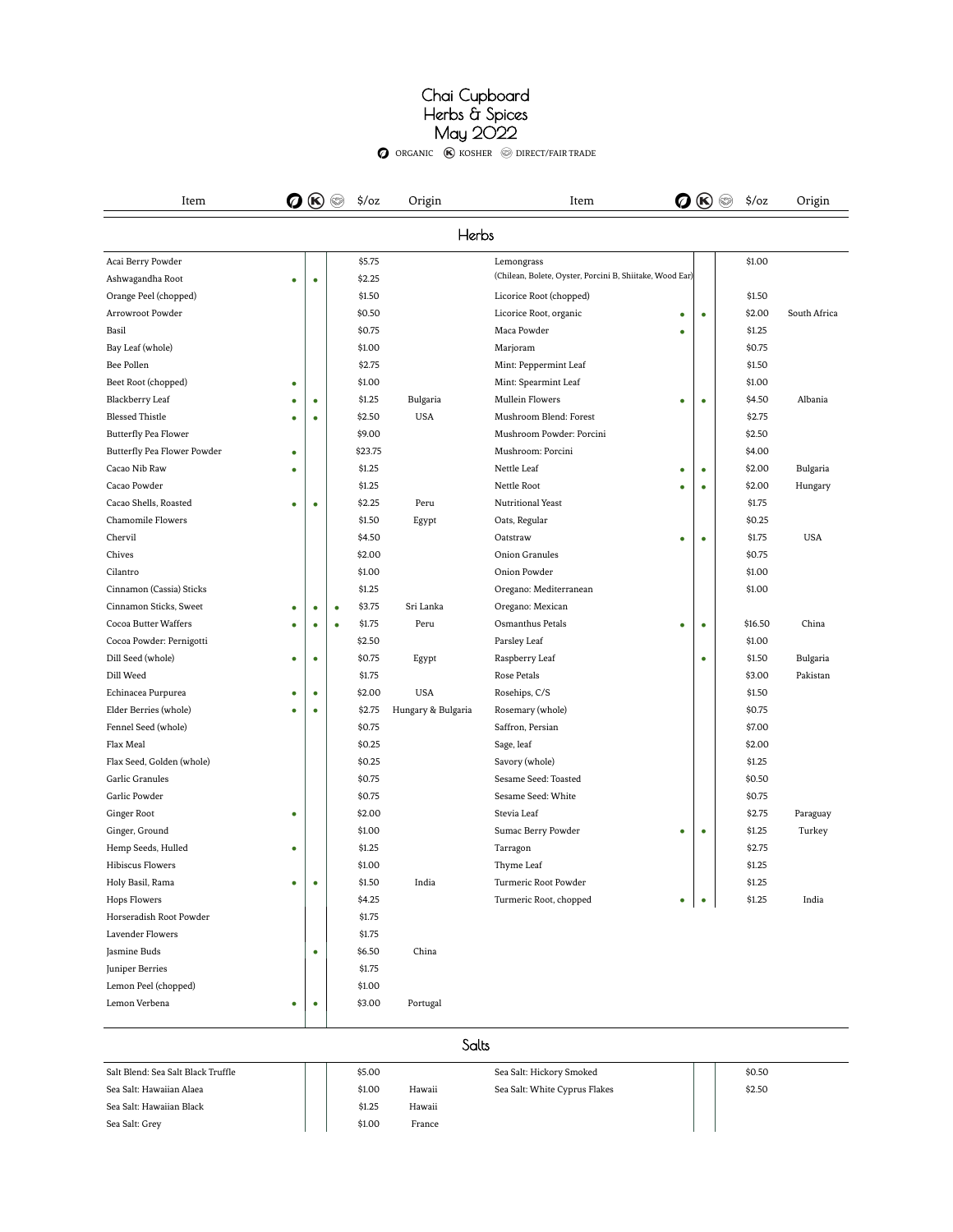#### Chai Cupboard Herbs & Spices May 2022

ORGANIC (K) KOSHER © DIRECT/FAIR TRADE

| Item                               | Ø | (K) | $\frac{1}{2}$ /oz | Origin | Item                            | $(\mathbf{K})$ | $\frac{2}{3}$ /oz | Origin        |
|------------------------------------|---|-----|-------------------|--------|---------------------------------|----------------|-------------------|---------------|
|                                    |   |     |                   |        | Spices                          |                |                   |               |
| Allspice (whole)                   |   |     | \$1.00            |        | Fenugreek Seed (whole)          |                | \$0.75            |               |
| Anise Seed (whole)                 |   |     | \$1.00            |        | Grains of Paradise (whole)      |                | \$8.50            |               |
| Caraway Seed (whole)               |   |     | \$0.75            |        | Mace (ground)                   |                | \$3.75            |               |
| Cardamom (hulled)                  |   |     | \$8.25            |        | Mustard (ground)                |                | \$0.75            |               |
| Cardamom Pods, Green               |   |     | \$4.25            |        | Mustard Powder: Hot             |                | \$1.50            |               |
| Celery Seed (whole)                |   |     | \$0.75            |        | Mustard Seed: Black             |                | \$1.00            |               |
| Chia Seed (whole)                  |   |     | \$0.50            |        | Mustard Seed: Yellow            |                | \$0.75            |               |
| Chile Flakes                       |   |     | \$0.75            |        | Nutmeg (ground)                 |                | \$1.25            |               |
| Chile Flakes: Aleppo               |   |     | \$1.25            |        | Nutmeg (whole)                  |                | \$1.25            |               |
| Chile Flakes: Urfa Biber           |   |     | \$1.00            |        | Paprika                         |                | \$0.75            |               |
| Chile Powder: Ancho                |   |     | \$1.00            |        | Paprika: Smoked, Sweet          |                | \$1.00            |               |
| Chile Powder: Cayenne, 40 H.U.     |   |     | \$1.25            |        | Paprika: Spanish                |                | \$1.25            | Spain         |
| Chile Powder: Cayenne, 90 H.U.     | ٠ |     | \$1.00            |        | Paprika: Sweet                  |                | \$1.25            | Hungary       |
| Chile Powder: Chipotle             |   |     | \$1.00            |        | Peppercorn: Black (whole)       |                | \$0.75            |               |
| Chile Powder: Espelette            |   |     | \$12.50           |        | Peppercorn: Green (whole)       |                | \$2.25            |               |
| Chile Powder: Ghost                |   |     | \$6.25            | France | Peppercorn: Pink (whole)        |                | \$2.25            | <b>Brazil</b> |
| Chile Powder: Habanero             |   |     | \$2.50            |        | Peppercorn: Tellicherry (whole) |                | \$1.00            |               |
| Chile Powder: New Mexico, Red      |   |     | \$1.00            |        | Peppercorn: White (whole)       |                | \$1.00            |               |
| Chile Threads                      |   |     | \$8.50            |        | Peppercorn: Szechuan (whole)    |                | \$3.75            |               |
| Chili Powder                       |   |     | \$1.00            |        | Poppy Seed (whole)              |                | \$1.25            |               |
| Cinnamon Chips (Cassia)            |   |     | \$1.50            |        | Star Anise (whole)              |                | \$1.25            |               |
| Cloves (ground)                    |   |     | \$1.25            |        | Vanilla Powder                  |                | \$4.50            |               |
| Cloves (whole)                     |   |     | \$2.25            |        |                                 |                |                   |               |
| Coriander Seed (whole)             |   |     | \$0.75            |        |                                 |                |                   |               |
| Cumin Seed (whole)                 |   |     | \$0.75            | Egypt  |                                 |                |                   |               |
| Cumin, Black/Nigella Seeds (whole) | ٠ | ٠   | \$1.00            |        |                                 |                |                   |               |
|                                    |   |     |                   |        | Spice Blends                    |                |                   |               |
| Curry                              |   |     | \$1.00            |        |                                 |                |                   |               |
| Curry, Madras                      |   |     | \$1.00            |        |                                 |                |                   |               |
| Garam Masala                       |   |     | \$1.00            |        |                                 |                |                   |               |
| Italian Seasoning                  |   |     | \$2.00            |        |                                 |                |                   |               |
| Pumpkin Pie Spice                  |   |     | \$1.25            |        |                                 |                |                   |               |
|                                    |   |     |                   |        | Sweetners                       |                |                   |               |
| Honey Granules                     |   |     | \$1.50            |        |                                 |                |                   |               |
| Sugar Crystals: Coral              |   |     | \$1.00            |        |                                 |                |                   |               |
| Sugar Crystals: Opal               |   |     | \$1.00            |        |                                 |                |                   |               |
|                                    |   |     |                   |        |                                 |                |                   |               |
|                                    |   |     |                   |        | Sweets                          |                |                   |               |
| Anise Squares                      |   |     | \$0.75            |        | Green Apple Drops               |                | \$0.75            |               |
|                                    |   |     | \$0.75            |        |                                 |                | \$0.75            |               |
| Cherry Drops                       |   |     |                   |        | Root Beer Drops                 |                | \$0.75            |               |
| Clove Balls                        |   |     | \$0.50            |        | Watermelon Drops                |                |                   |               |
| Ginger Balls                       |   |     | \$0.75            |        |                                 |                |                   |               |
| Ginger Cuts                        |   |     | \$1.25            |        |                                 |                |                   |               |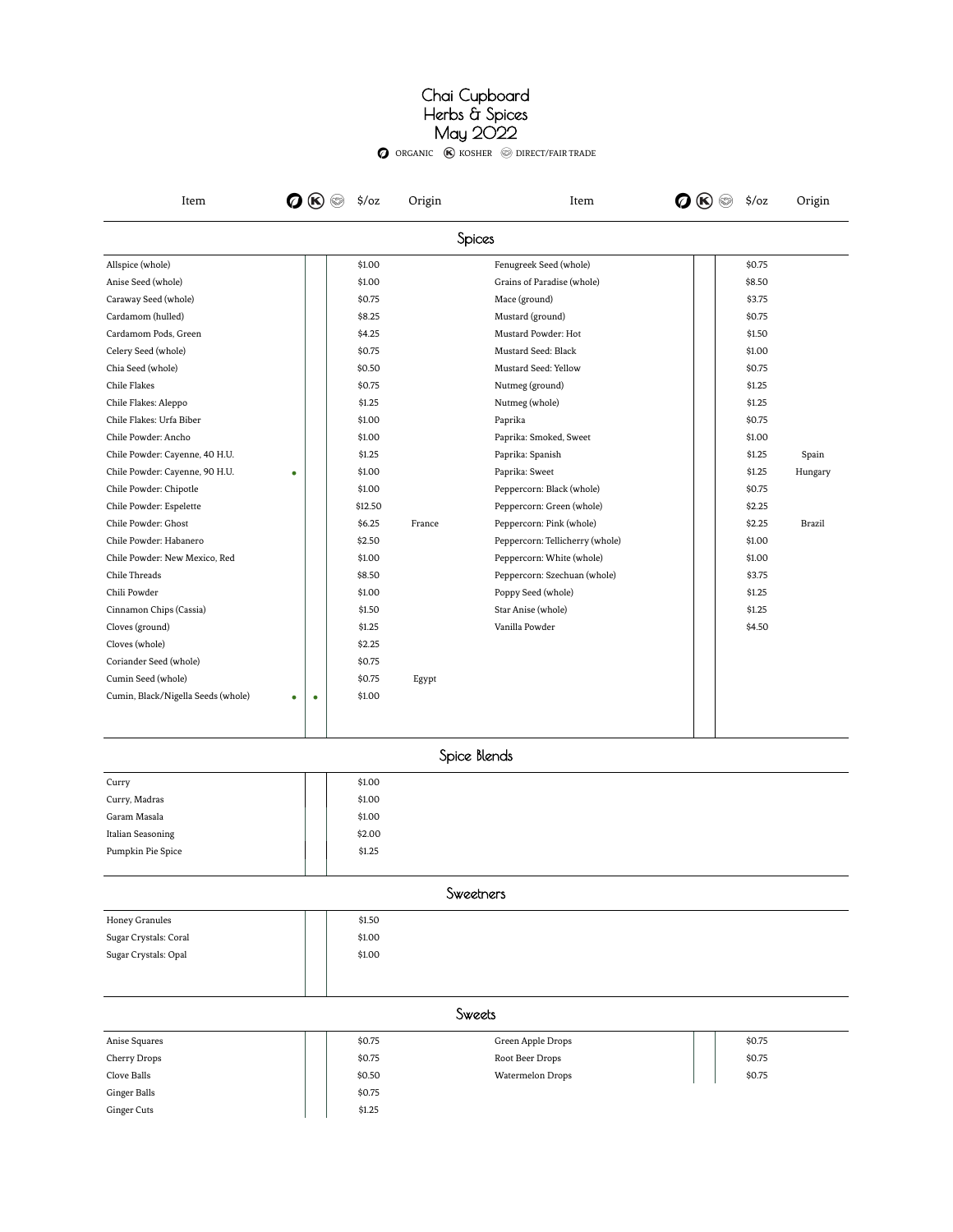**O** ORGANIC **(K)** KOSHER **O DIRECT/FAIR TRADE** subject to availability Item  $\bigcirc \bigcirc \bigcirc \bigcirc$   $\Rightarrow$   $\Diamond$   $\Diamond$   $\Diamond$   $\Diamond$   $\Diamond$  Origin Tasting Notes  $\Box$  Ingredients Black Teas Assam  $\begin{array}{|c|c|c|c|c|}\n\hline\n&\text{Assam} & &\text{Nepal}, \\
&\text{S1.75} & &\text{Nepal}, \\
&\text{A1.11} & &\text{A2.12} \\
&\text{A3.13} & &\text{A4.13} \\
&\text{A5.13} & &\text{A6.13} \\
&\text{A7.13} & &\text{A8.13} \\
&\text{A8.13} & &\text{A8.13} \\
&\text{A9.13} & &\text{A1.13} \\
&\text{A1.13} & &\text{A1.13} \\
&$ India aroma is crisp & rich has a deep flavor & malty finish TGBOP Assam tea (Tippy Golden Broken Orange Pekoe) Assam Gingia •  $$2.00$  Assam, India One of the nicest Assams (GTOP) available. Full bodied, malty, rich & pungent. This is a self-drinker, or add milk & sugar to taste. S: Second Flush C: O: Assam, India P: Orthodox (Traditional leafy) E: 2300 ft Black Pearl Gunpowder **••** \$2.50 Burgundy-like opening followed by notes of honey and finishing with light toast. S: C: Camellia sinensis O: Yunnan, China P: Non fermented, Traditional process E: 1500 - 4500 ft Ceylon  $\vert$   $\vert$  \$1.50 Sri Lanka "Orange Pekoe" is a term used to grade the size & quality of dried black tea leaves. brews a light, sweet & lightly fruity cup origin: Sri Lanka full leaf orange pekoe Darjeeling No.1 \$2.50 Nepal, India brews a bright, sweet cup reminiscent of sparkling drinks, no wonder it's considered the "champagne of teas" TGFOP Darjeeling tea (Tippy Golden Flowery Orange Pekoe) Darjeeling No.2 **•** \$4.00 West Bengal, India light, mellow character & uplifting overtones Darjeeling tea Origin: Makaibari/Jungpana Estate, West Bengal, India (4,900 ft) Golden Yunnan • • • • • \$3.75 China Dian Hong black tea malty and rich with a mellow, jammy sweetness and subtle accents of plum and raisin S: Spring C: Mengku heirloom varietal tea trees O: Yunnan, China P: E: 22,110 ft Keemun Congou \$1.25 China has subtle fruit & rose overtones Chinese black tea Lapsang Souchong **binary of the S2.25** China pine smoke fragrance pine smoke fragrance<br>with a heavy, mellow taste chinese black teaming of the Chinese black teaming of the chinese black teaming of the chinese black teaming of the chinese black teaming of the chinese black teaming of the Nilgiri FBOP • • \$3.00 India An exceptionally flavory Nilgiri tea with unique floral-like notes that can only come from the S: Winter C: Camellia sinensis var. sinensis O: Nilgiri, India P: Orthodox (Traditional leafy)

winter harvest season.

E: 5500 - 6500 ft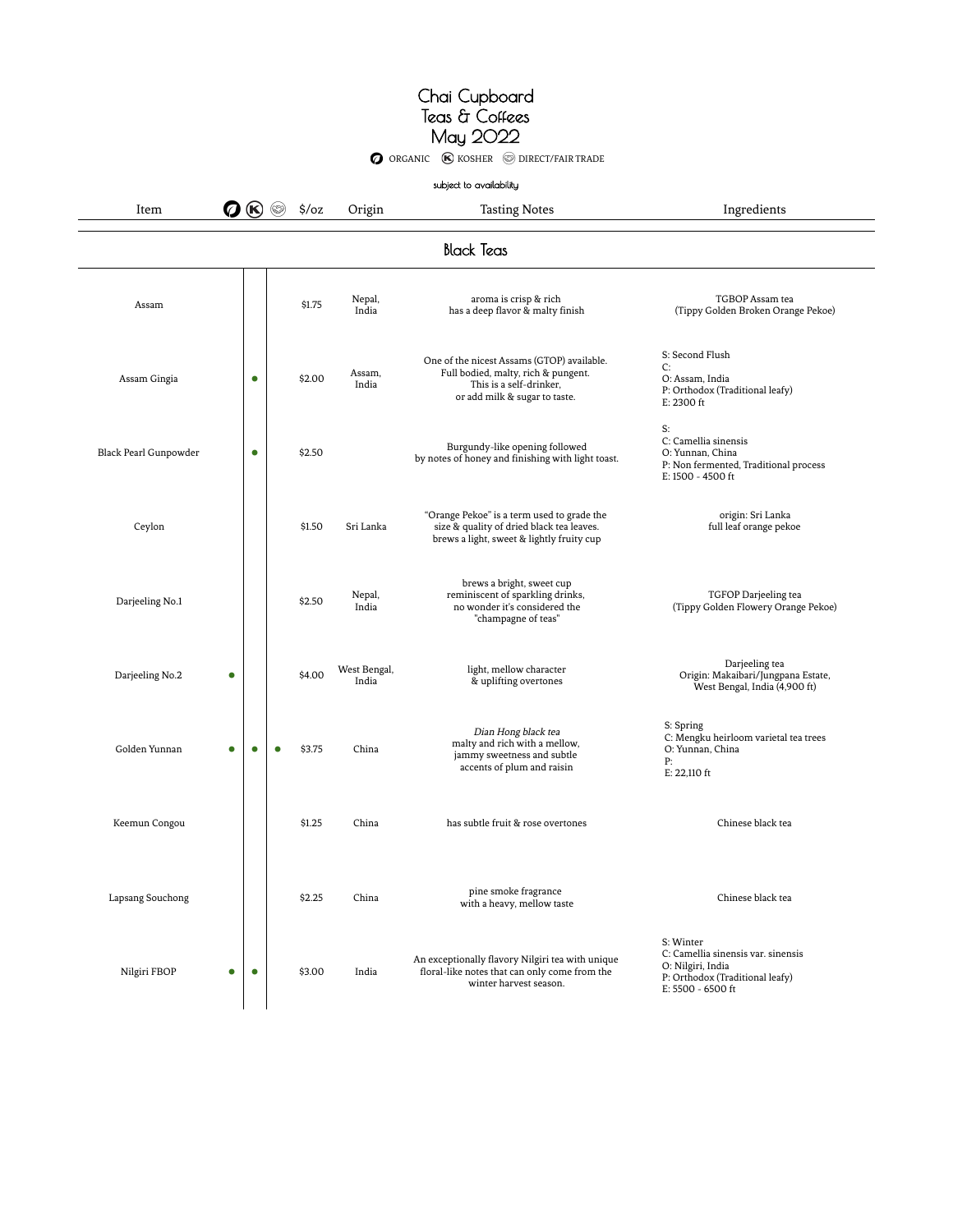**O** ORGANIC **K** KOSHER **O** DIRECT/FAIR TRADE

|                        |           |           |                   |          | subject to availability                                                                                                                                                                    |                                                                                                                                      |
|------------------------|-----------|-----------|-------------------|----------|--------------------------------------------------------------------------------------------------------------------------------------------------------------------------------------------|--------------------------------------------------------------------------------------------------------------------------------------|
| Item                   | 0 ®       |           | $\frac{1}{2}$ /oz | Origin   | <b>Tasting Notes</b>                                                                                                                                                                       | Ingredients                                                                                                                          |
| Wild Thai Black<br>C   | $\bullet$ |           | \$2.50            | Thailand | has energy & heft with aromatic<br>notes of ripe pit fruits, Bing cherry,<br>hints of graham cracker<br>& a tinge of cassia                                                                | S: Summer<br>C: heirloom variety of Da Ye Zhong<br>O: northern Thailand<br>P: 1-2 leaves & a bud; air dried<br>$E: ~ 676 \text{ ft}$ |
|                        |           |           |                   |          | Blended & Flavored                                                                                                                                                                         |                                                                                                                                      |
| Acai Blueberry         |           |           | \$2.25            |          | This delightful blend has a<br>unique fruity, floral flavor.<br>It's perfect for any time of day!                                                                                          | Hunan black tea · lavender flowers<br>rose buds & petals<br>acai & blueberry flavoring                                               |
| <b>Black Currant</b>   |           |           | \$1.50            |          | unique, delicious tea that<br>pairs well with desserts                                                                                                                                     | Chinese Hunan tea<br>black currant flavoring                                                                                         |
| Blackberry Brandy      |           |           | \$1.50            |          | brews a light, sweet cup<br>with a malty finish                                                                                                                                            | blend of black and green teas<br>flavoring                                                                                           |
| Caramel Tea            |           |           | \$2.00            |          | Buttery with a hint of vanilla.<br>Envision the aromas of fresh<br>caramel cooking on a stovetop.<br>Stands up well with milk & sugar.                                                     | Black tea<br>Calendula & Sunflower petals<br>Natural flavors                                                                         |
| Earl Grey              |           |           | \$1.50            |          | balanced yet complex flavor that's<br>sweet, floral, malty, and citrusy                                                                                                                    | Chinese Hunan tea<br>bergamot flavor                                                                                                 |
| Kenyan Earl Grey       |           | $\bullet$ | \$2.50            | Kenya    | This will brighten your day!<br>Cold-pressed organic bergamot oranges<br>marry perfectly with the natural fruity notes<br>of our high - elevation Kenyan black tea.                        | Organically grown & hand-picked<br>Kenyan black tea<br>Cold-pressed bergamot oil                                                     |
| Creamy Earl Grey       |           |           | \$1.50            |          | Enjoy the comforting flavors of<br>Earl Grey, wrapped vanilla                                                                                                                              | Chinese Hunan tea<br>bergamot flavor<br>vanilla flavoring                                                                            |
| Double Cream Earl Grey | C         |           | \$2.00            |          | Bold Earl Grey with rich, smooth creamy flavour.<br>Bergamot & double cream with malt & vanilla notes.                                                                                     | Black tea<br>Cornflower petals<br>Natural flavors                                                                                    |
| French Earl Grey       |           |           | \$4.50            |          | Earl Grey gets a fruity French twist.<br>A medium-bodied black base with<br>pretty petals & notes of fruit that<br>play with classic bergamot in an<br>inspiring, bold & refined infusion. | Black tea · natrual & artificial flavoring<br>hibiscus · sunflower petals · rose petals<br>mallow flowers                            |
| Spicy Earl Grey        |           |           | \$1.50            |          | classic Earl Grey with a warming bite<br>If you love Earl Grey and you love cinnamon,<br>you'll love this tea!                                                                             | Earl Grey tea<br>spices                                                                                                              |
| English Breakfast      |           |           | \$1.50            |          | medium body aroma<br>slightly smoky flavor<br>stands up well with milk & sugar                                                                                                             | {house blend}<br>blend of black teas                                                                                                 |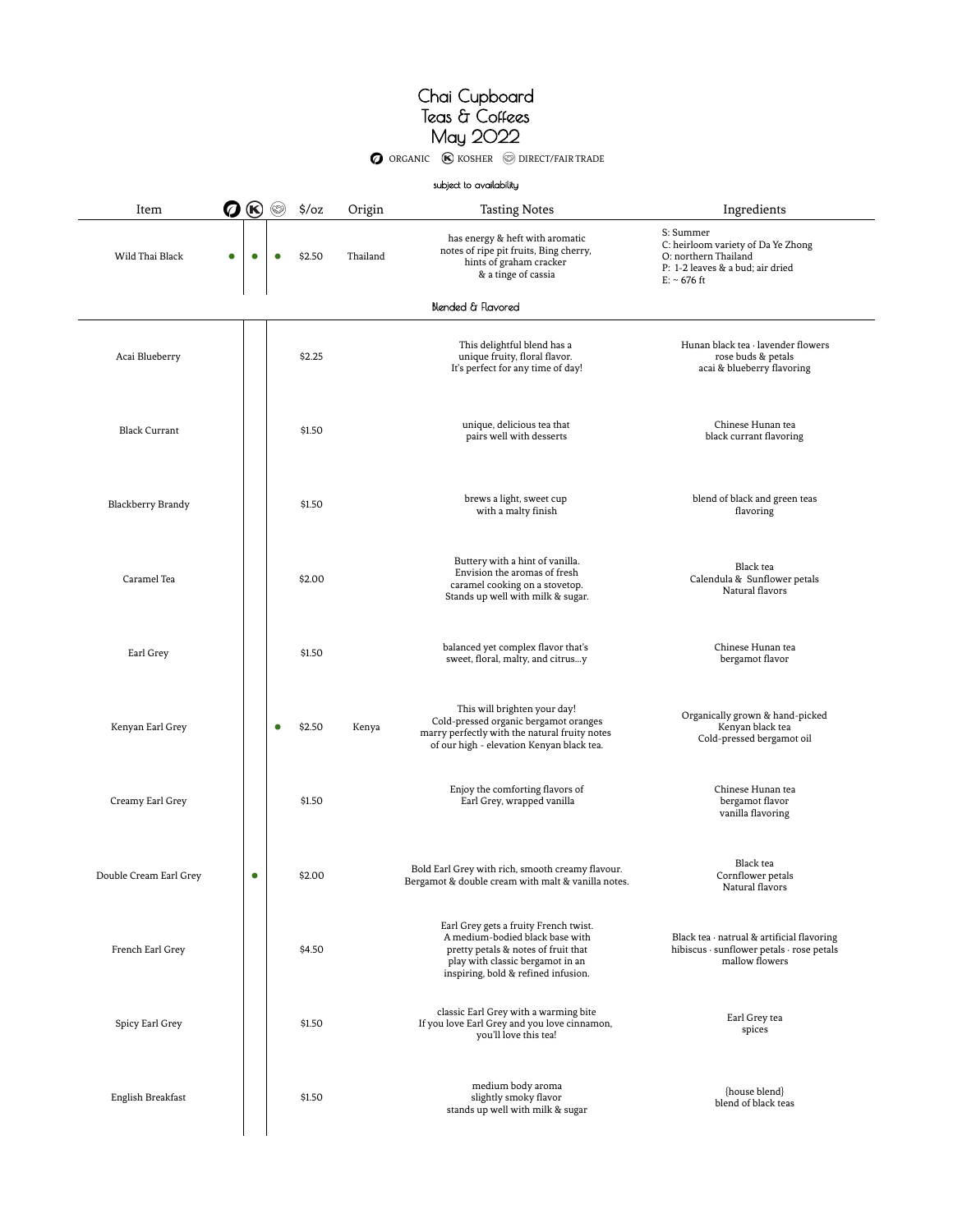O ORGANIC (K) KOSHER S DIRECT/FAIR TRADE

| subject to availability |  |
|-------------------------|--|
|-------------------------|--|

| Item<br>Ø                                  | (K | $\frac{1}{2}$ /oz | Origin              | <b>Tasting Notes</b>                                                                                                                        | Ingredients                                                                                    |
|--------------------------------------------|----|-------------------|---------------------|---------------------------------------------------------------------------------------------------------------------------------------------|------------------------------------------------------------------------------------------------|
| Ginger Peach                               |    | \$1.50            |                     | full bodied brew with rich, sweet flavor<br>stands up well with milk & sugar                                                                | Chinese Hunan black tea<br>Ginger Peach flavoring                                              |
| Ginger Rose                                |    | \$2.50            |                     | Smooth and sweet;<br>slightly smoky with spiced floral notes                                                                                | {house blend}<br>Assam · Se Chung<br>ginger · rose petals · anise seeds                        |
| Holiday Tea                                |    | \$1.75            |                     | strong, delightful aroma<br>sweet and smooth flavor<br>is excellent with milk & sugar                                                       | Chinese Hunan black tea<br>$min \cdot$ raspberry<br>chocolate flavoring                        |
| Huckleberry                                |    | \$1.50            |                     | pleasingly sweet & fruity aroma<br>flavor is both delicious and satisfying                                                                  | Chinese black tea<br>huckleberry flavoring                                                     |
| Irish Breakfast                            |    | \$2.00            |                     | brew is malty & bold<br>stands up well with milk & sugar                                                                                    | {house blend}<br>blend of black teas                                                           |
| Kentucky Bourbon                           |    | \$5.50            |                     | special smoky flavor with a hint<br>of caramel and vanilla aftertaste                                                                       | premium black teas<br>sunflower petals · calendula petals<br>natural caramel & vanilla flavors |
| Lemon Berry Sage                           |    | \$1.75            |                     | tart yet earthy<br>try it both hot & iced!                                                                                                  | Chinese Hunan black tea<br>lemon peel · lemon grass<br>dried sage                              |
| Lychee                                     |    | \$2.75            |                     | strong, sweet, fruity aroma<br>and sweet, honey-like taste.<br>Stands up well with milk & sugar.                                            | Chinese black tea<br>scented with Lychee peels                                                 |
| MarketSpice® Cinnamon-<br>Orange Black Tea |    | \$1.50            |                     | World famous!<br>uniquely spicy w/ naturally sweet citrus<br>experiment to find your preferred strength                                     | black tea<br>cinnamon & orange flavoring<br>spices                                             |
| Orange Creamsicle                          |    | \$1.50            |                     | sweet & fruity<br>light orange flavor,<br>with a creamy texture                                                                             | Chinese Hunan black tea<br>orange flavoring<br>vanilla Powder<br>{contains sugar}              |
| Russian Caravan                            |    | \$1.50            |                     | full-bodied w/<br>a sweet smokiness                                                                                                         | {house blend}<br>Oolong · Keemun Congou<br>Lapsang Souchong                                    |
| Scottish Breakfast                         | ۰  | \$2.00            | China<br>&<br>India | Malty, full bodied character with bright<br>flavoury notes and hints of cask oakiness.<br>A bracing Highlanderâ€ <sup>™</sup> s cup of tea. | blend of Chinese & Indian black teas                                                           |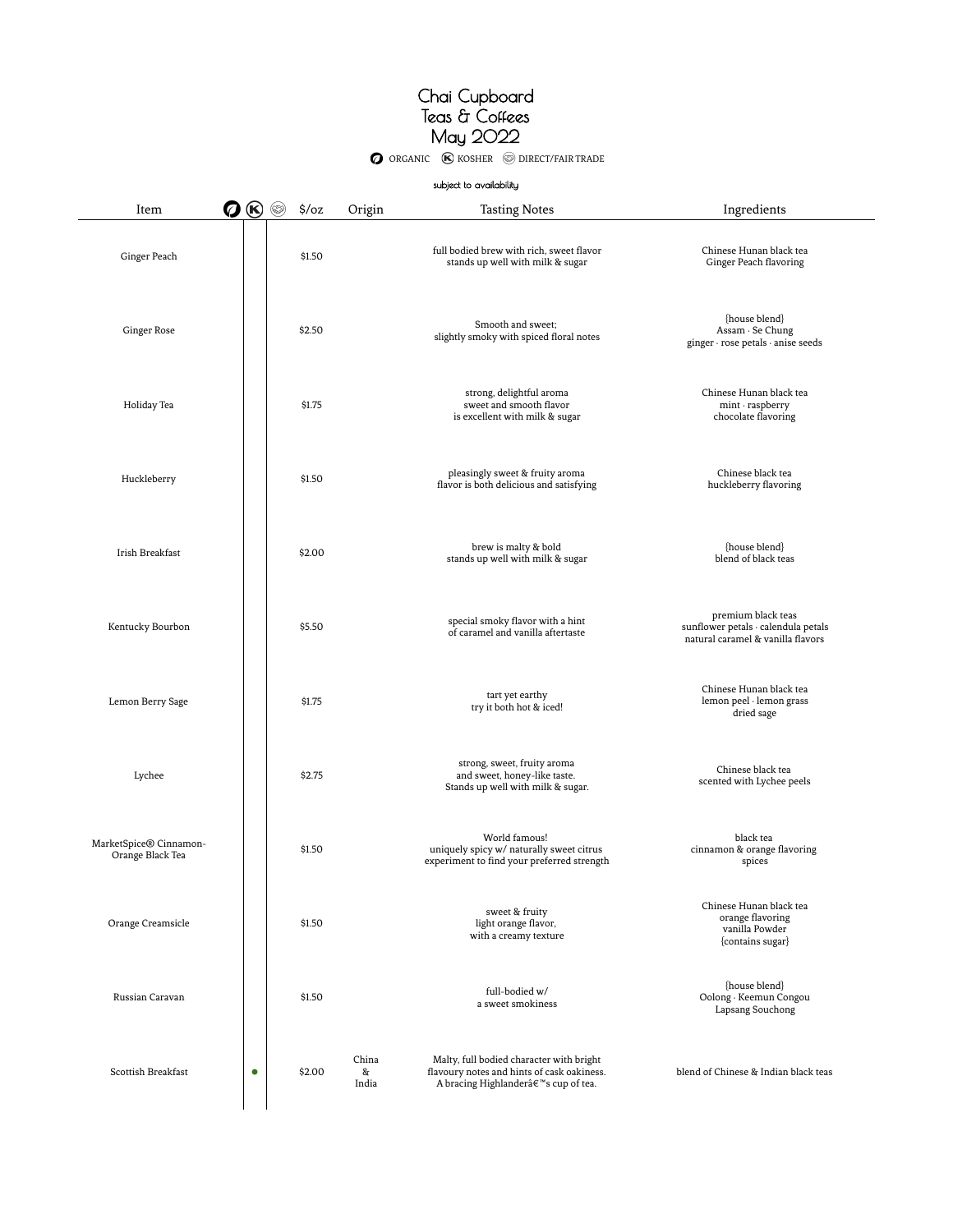O ORGANIC **(K)** KOSHER **O DIRECT/FAIR TRADE** 

#### subject to availability

 $\sim$ 

| Item<br>Ø             | $\circledast$ | (53) | $\frac{1}{2}$ /oz | Origin | <b>Tasting Notes</b>                                                                                                                               | Ingredients                                                                                  |
|-----------------------|---------------|------|-------------------|--------|----------------------------------------------------------------------------------------------------------------------------------------------------|----------------------------------------------------------------------------------------------|
| Spiced Cider Tea      |               |      | \$1.50            |        | classic winter drink:<br>perfect blend of hot<br>spiced cider & tea                                                                                | Chinese Hunan black tea<br>apple black tea<br>cinnamon flavoring<br>mulling spices           |
| Thai Tea              |               |      | \$2.00            |        | Traditionally brewed strong<br>w/2 Tbsp. evaporated milk & 1 Tbsp.<br>sweetened condensed milk.<br>Wonderful both hot and iced!                    | Keemun tea · Cloves<br>Star anise · Orange peel<br>Cinnamon · Vanilla powder                 |
| Vanilla Black No. 1   |               |      | \$1.50            |        | Sweet, creamy & satisfying!<br>Always a favorite.<br>Stands up well to milk & sugar.                                                               | Chinese Hunan Black tea<br>Vanilla flavoring                                                 |
| Vanilla Black No. 2   |               |      | \$2.00            |        | Distinctively creamy vanilla aroma,<br>sweet and satisfying.<br>Stands up well to milk & sugar.                                                    | Ceylon black tea<br>Vanilla Bean pieces<br>Natural essence of pure Vanilla                   |
| White Chocolate Mocha |               |      | \$2.00            |        | Enjoy this as your classic morning mocha.<br>The silky chocolate & vanilla flavors are<br>enough to satisfy your sweet tooth<br>without any sugar! | Hunan black Tea · Cinnamon chips<br>Coffee creme, Bavarian chocolate<br>& Vanilla flavorings |
| Wild Strawberry       |               |      | \$2.00            |        | An intense strawberry flavor<br>one would expect from wild strawberries.<br>Simply outstanding as an iced tea<br>- just add a pinch of sugar!      | Black tea<br>Papaya & Strawberry pieces<br><b>Blackberry</b> leaves<br>Natural flavors       |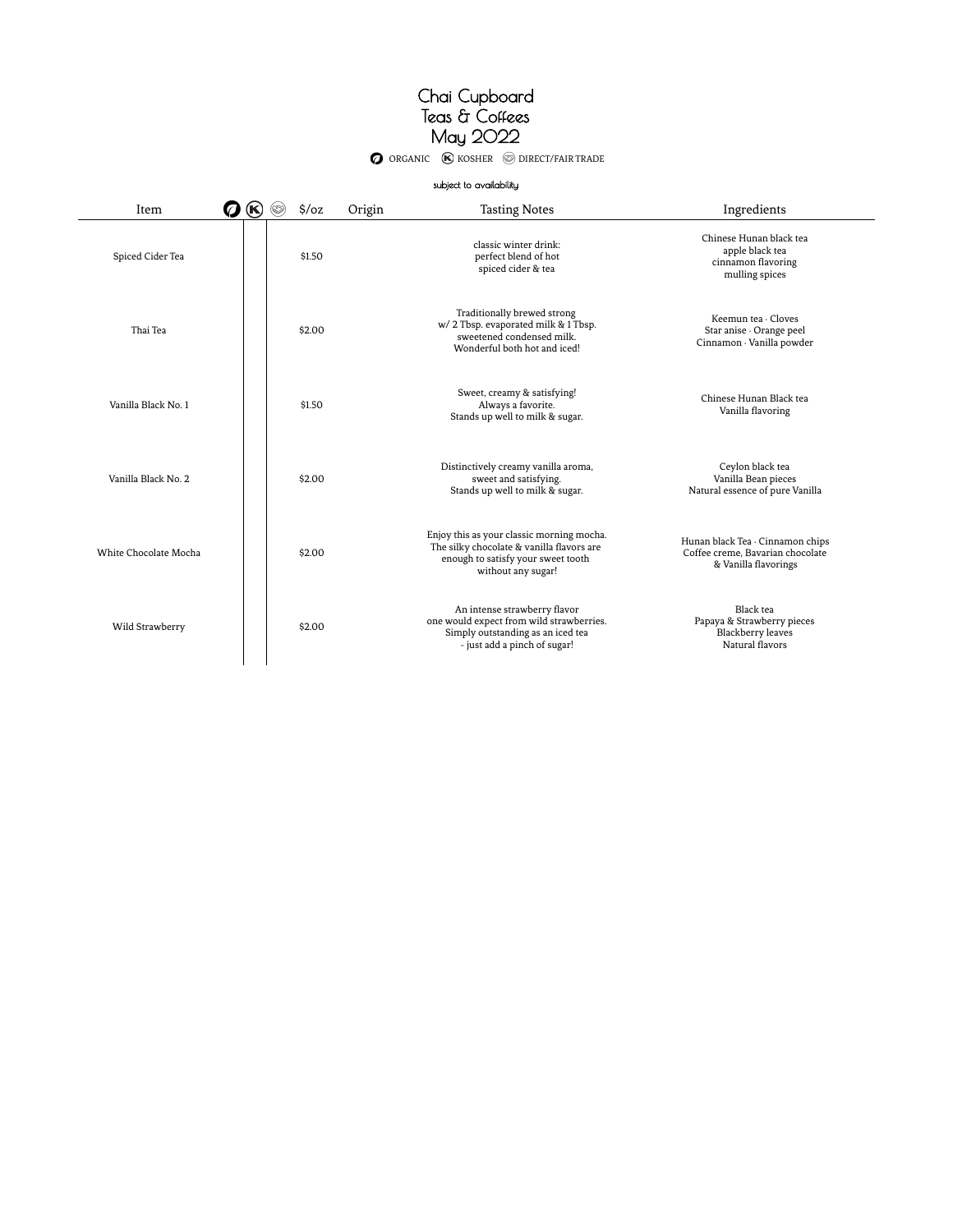| Item                   | Q         |           | $\frac{1}{2}$ /oz<br>(63) | Origin | subject to availability<br><b>Tasting Notes</b>                                                                                                                                    | Ingredients                                                                                                                       |
|------------------------|-----------|-----------|---------------------------|--------|------------------------------------------------------------------------------------------------------------------------------------------------------------------------------------|-----------------------------------------------------------------------------------------------------------------------------------|
|                        |           |           |                           |        | Oolong & Pu'er                                                                                                                                                                     |                                                                                                                                   |
| Oolong, Standard       |           |           | \$2.50                    |        | produces a mild cup<br>oolong tea is more oxidized than<br>green tea; not as oxidized as black                                                                                     | oolong tea                                                                                                                        |
| Se Chung               |           |           | \$2.00                    | China  | smooth & smokey w/ exotic flavor notes<br>brews a yellowish liquor                                                                                                                 | oolong tea                                                                                                                        |
| Wood Dragon            |           |           | \$5.50                    | Taiwan | Dark Caramel, Apricot & Roasty<br>Boasts a notable butterscotch aroma.<br>Sweet flavors of caramel and wood<br>finish with a note of apricot,<br>and a pleasingly light mouthfeel. | S: Spring 2020<br>C: stems of a High Mountain oolong<br>O: Nantou County, Taiwan<br>P: hand sorted & extra fired<br>$E: 1,463$ ft |
| Bold Pu-er             |           |           | \$4.00                    |        | unique damp, earthy scent<br>smooth, deeply fermented flavor                                                                                                                       | full leaf pu'er                                                                                                                   |
| Pu'er Classic          | $\bullet$ | ۰         | \$3.75<br>$\bullet$       | China  | rich, full-bodied and smooth<br>with a deep earthy sweetness<br>and notes of cocoa                                                                                                 | S:<br>C: Da Yeh<br>O: Dai, Lahu & Wa Yunnan, China<br>P: broad leaves, rolled<br>E: 22,110 ft                                     |
| Pu'er Pieces           |           |           | \$3.25                    |        | bold, earthy taste and low in tannins                                                                                                                                              | pu'er tea pressed into pieces                                                                                                     |
| Scottish Caramel Pu'er | $\bullet$ | $\bullet$ | \$3.50                    | China  | Full flavored w/ excellent<br>caramel & toffee notes.<br>Smooth with a sweet finish.                                                                                               | Pu'er Black tea<br>Almond pieces<br>Natural flavors                                                                               |

O ORGANIC (K) KOSHER S DIRECT/FAIR TRADE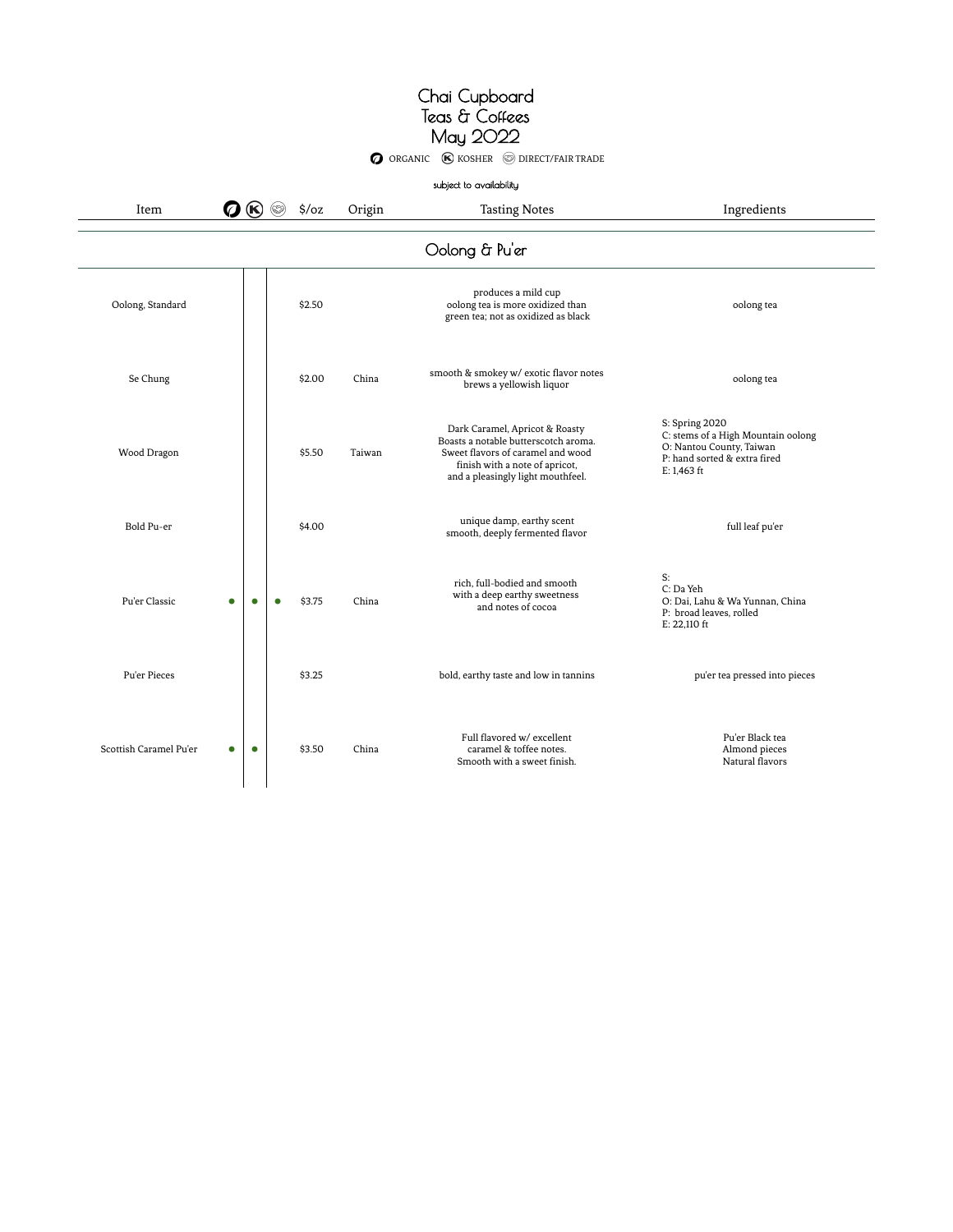O ORGANIC **(K)** KOSHER **O DIRECT/FAIR TRADE** 

|                            |   |           |           |                  |        | subject to availability                                                                                                                                                                              |                                                                                                                                                                        |
|----------------------------|---|-----------|-----------|------------------|--------|------------------------------------------------------------------------------------------------------------------------------------------------------------------------------------------------------|------------------------------------------------------------------------------------------------------------------------------------------------------------------------|
| Item                       |   |           |           | $\frac{1}{2}$ oz | Origin | <b>Tasting Notes</b>                                                                                                                                                                                 | Ingredients                                                                                                                                                            |
|                            |   |           |           |                  |        | Chai Teas                                                                                                                                                                                            |                                                                                                                                                                        |
| African Chai               |   |           | $\bullet$ | \$2.25           |        | Unique bouquet of spicy & floral;<br>totally different than Indian Masala Chai.<br>This has been known to make<br>chai devotees rethink how they drink their chai!<br>Also delicious as an iced tea! | Kenyan Black tea · Allspice · Clove<br>Fennel · Cinnamon · Licorice root<br>Ginger · Black pepper · Rose petals                                                        |
| Cacao Chai                 |   |           |           | \$4.00           |        | Chocolate, Smooth & Velvety<br>Rich, creamy notes of chocolate melt<br>with sweet spices into a malty Assam base.<br>Excellent with milk & sugar.                                                    | cacao shells · black tea · rooibos<br>vanilla · cardamom · cinnamon<br>cloves · ginger                                                                                 |
| Chocolate Chai             | O | $\bullet$ | ٠         | \$3.50           |        | cacao and creamy sarsaparilla with<br>rich coconut & bittersweet dandelion root                                                                                                                      | black tea · coconut flakes · cinnamon<br>cocoa shells · sarsaparilla root<br>licorice root · cocoa nibs<br>roasted dandelion root · cloves<br>natural chocolate flavor |
| Five Valleys Green Chai    |   |           |           | \$1.75           |        | light, smooth & creamy,<br>with slightly astringent aftertaste<br>Great for an autumn picnic!                                                                                                        | green tea · cinnamon · pepper<br>cloves · coriander · star anise<br>ginger · cardamom · extract                                                                        |
| Five Valleys Yerba Chai    |   |           |           | \$1.75           |        | Tastes like a hike in the woods.<br>bright and light take on the classic chai                                                                                                                        | yerba maté · cinnamon · pepper<br>cloves coriander · star anise<br>ginger · cardamom · extract                                                                         |
| Market Chai                |   |           |           | \$2.50           |        | classic taste of chai<br>mild & sweet                                                                                                                                                                | Assam black tea · cardamom<br>cinnamon · cloves · coriander<br>ginger · nutmeg · orange peel<br>vanilla, orange & cinnamon flavoring                                   |
| Market Rooibos Chai        |   |           |           | \$2.50           |        | Lovely night time chai!<br>These classic chai flavors bring out the<br>best of each other in this harmonious blend.                                                                                  | Rooibos · cardamom · cinnamon<br>cloves · coriander · ginger<br>nutmeg · orange Peel · vanilla flavoring                                                               |
| Masala Chai No.1           | Ω | ٠         | ٠         | \$2.50           |        | a robust, full-bodied black tea<br>blended with aromatic<br>traditional Indian masala spices                                                                                                         | black tea · cinnamon · cardamom<br>ginger root · black pepper · clove                                                                                                  |
| Masala Chai No.2           |   |           |           | \$4.75           |        | spicy, peppery & rich<br>The fragrant, bold flavors of the spices<br>are prominent and invigorating,<br>with a long, warming aftertaste.                                                             | black tea · ginger · black pepper<br>allspice · cardamom · pink pepper<br>cinnamon · clove · nutmeg                                                                    |
| Spicy Rooibos Seattle Chai |   |           |           | \$2.50           |        | spicy chai, with plenty of<br>pepper, ginger and cardamom<br>add milk & sugar to taste                                                                                                               | Rooibos · Cardamom · Cinnamon<br>Tellicherry Peppercorns<br>Ginger · Cloves                                                                                            |
| Turmeric Chai              |   | $\bullet$ | ٠         | \$4.50           |        | exquisite blend of revitalizing & pungent<br>turmeric balanced w/ classic chai spices<br>enriched with roasted coconut,<br>vanilla bean, & creamy sarsaparilla root                                  | coconut · turmeric root · ginger root<br>cardamom · cinnamon · sarsaparilla root<br>vanilla bean · black pepper · lychee flavor<br>natural rose extract                |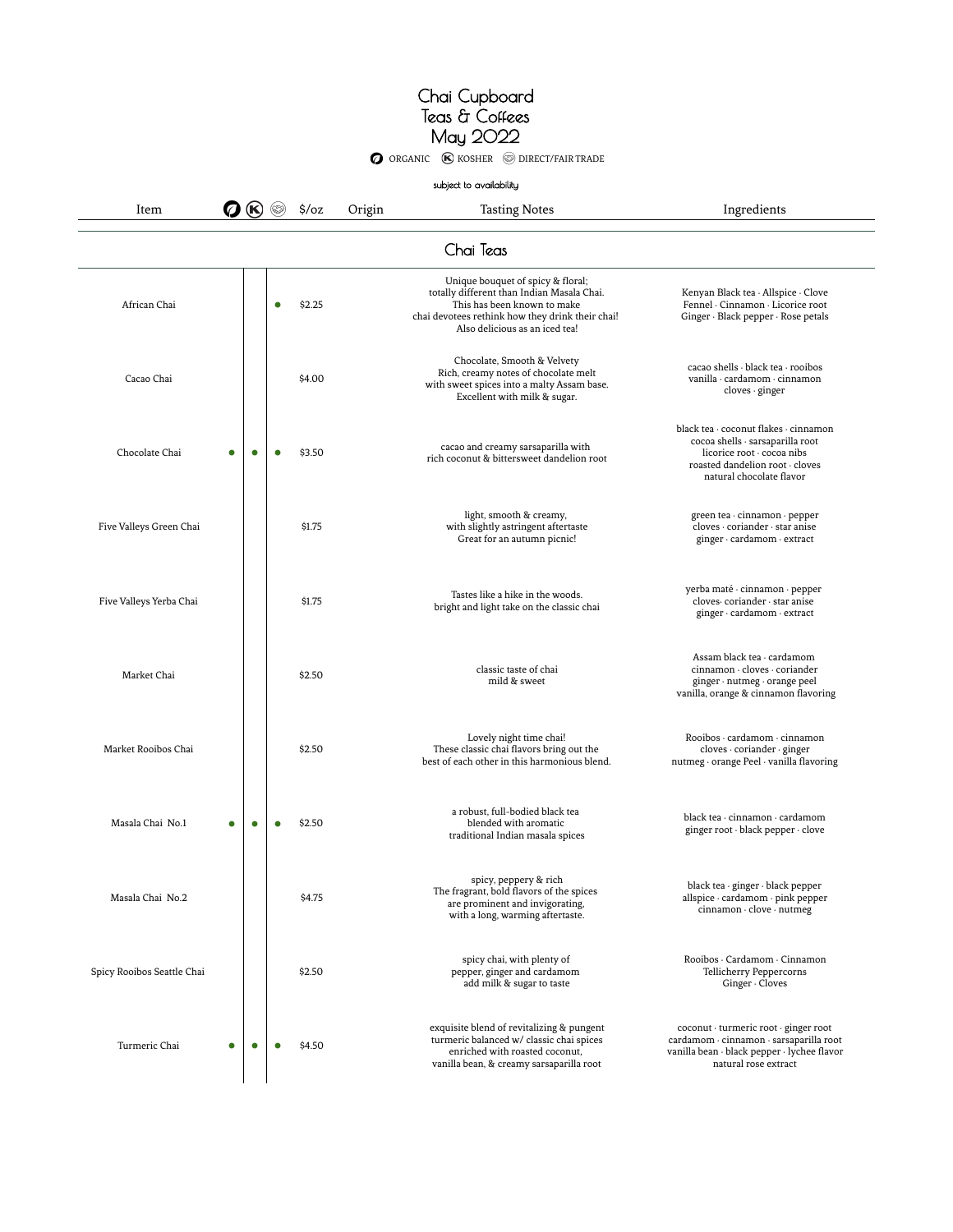**O** ORGANIC **K** KOSHER **O** DIRECT/FAIR TRADE

|                          |                                    |           |           |                   |        | subject to availability                                                                |                                                                                                                                            |
|--------------------------|------------------------------------|-----------|-----------|-------------------|--------|----------------------------------------------------------------------------------------|--------------------------------------------------------------------------------------------------------------------------------------------|
| Item                     | $^{\circledR}$<br>$\boldsymbol{Q}$ |           |           | $\frac{1}{2}$ /oz | Origin | <b>Tasting Notes</b>                                                                   | Ingredients                                                                                                                                |
| Vanilla Mint Chai        | $\bullet$                          | $\bullet$ | $\bullet$ | \$5.50            |        | decadent vanilla bean & sweet<br>Saigon cinnamon complement<br>smooth, rich pu'er tea  | pu'er tea · cocoa shells · cinnamon<br>peppermint · vanilla bean · licorice root                                                           |
| West Cape Chai           | $\bullet$                          | $\bullet$ | $\bullet$ | \$2.50            |        | sweet, soothing West Cape rooibos<br>balanced by exotic masala spices                  | rooibos · cinnamon · ginger root<br>cardamom · ramón nut · star anise<br>licorice root · fennel seed · black pepper<br>cloves · peppermint |
|                          |                                    |           |           |                   |        | Decaffinted Teas                                                                       |                                                                                                                                            |
| Chinese Green, Decaf     |                                    |           |           | \$3.00            | China  | Smooth & mild                                                                          | decaffeinated whole leaf green tea                                                                                                         |
| Earl Grey Decaf          |                                    |           |           | \$3.50            |        | balanced yet complex flavor that's<br>sweet, floral, malty, and citrusy                | decaffeinated black tea<br>bergamot flavor                                                                                                 |
| English Breakfast, Decaf |                                    |           |           | \$3.00            |        | medium body aroma<br>slightly smoky flavor<br>stands up well with milk & sugar         | blend of decaffeinated black teas                                                                                                          |
| MarketSpice® Decaf       |                                    |           |           | \$3.25            |        | uniquely spicy w/ naturally sweet citrus<br>experiment to find your preferred strength | decaffeinated black tea<br>cinnamon & orange flavoring<br>spices                                                                           |
| Vanilla Decaf            |                                    |           |           | \$3.00            |        | creamy vanilla aroma<br>sweet and satisfying<br>stands up well to milk & sugar         | decaffeinated black tea<br>vanilla flavoring                                                                                               |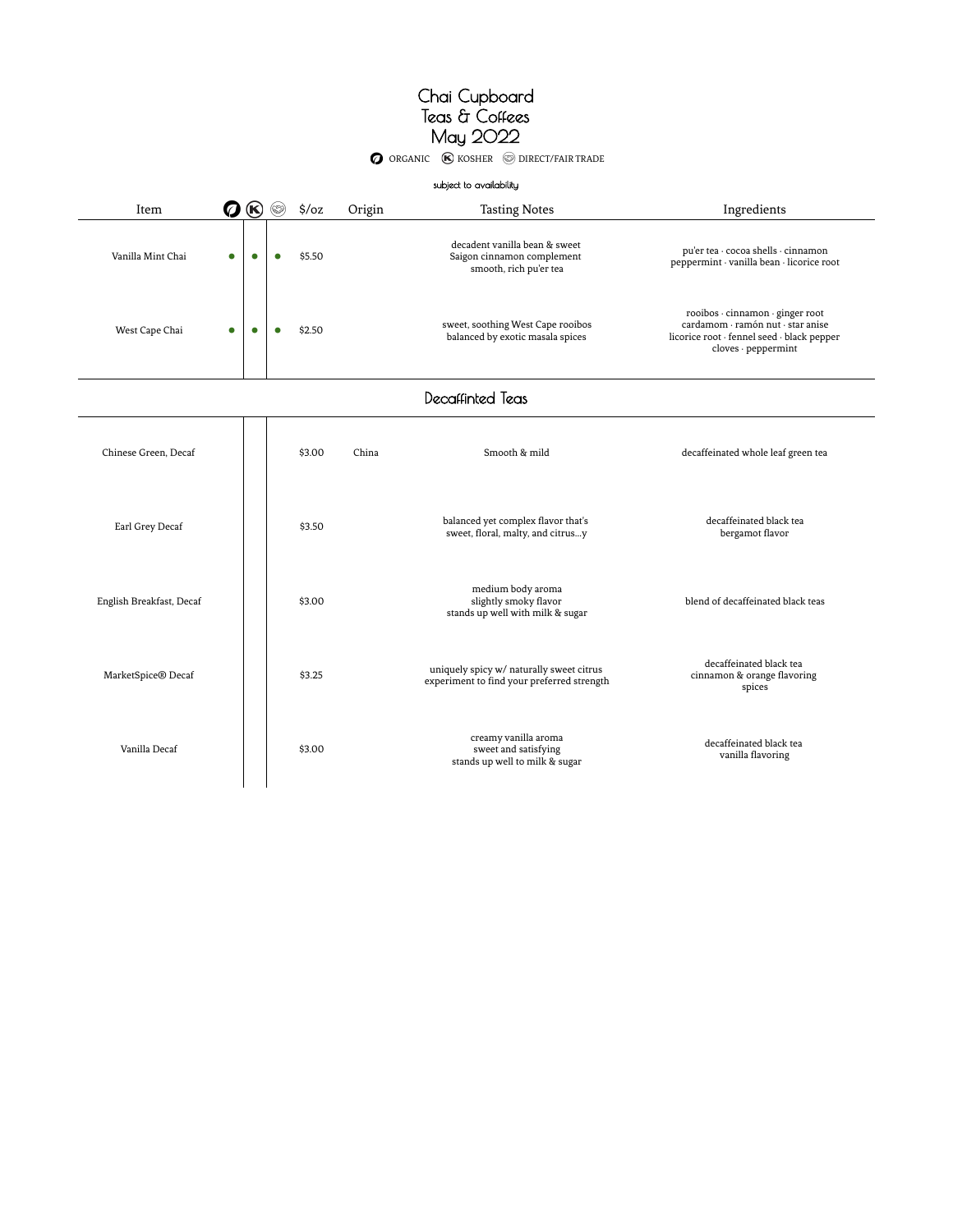**O** ORGANIC **C** KOSHER **O** DIRECT/FAIR TRADE

|  | subject to availability |
|--|-------------------------|
|--|-------------------------|

 $\bullet$   $\bullet$   $\circ$   $\circ$   $\circ$   $\circ$  Origin Tasting Notes Ingredients

| Green Teas     |           |           |           |         |                     |                                                                                                                                                                                          |                                                                                                                           |  |
|----------------|-----------|-----------|-----------|---------|---------------------|------------------------------------------------------------------------------------------------------------------------------------------------------------------------------------------|---------------------------------------------------------------------------------------------------------------------------|--|
| Altitude Green |           | $\bullet$ |           | \$2.00  | India<br>&<br>Kenya | This high altitude, full bodied tea has<br>a great mouth feel. An exquisite blend<br>that is flavorful & fresh. Infusion is<br>emerald green, & it's loaded with antioxidants.           | S:<br>C:<br>O: Darjeeling, India / Kericho, Kenya<br>P: Orthodox (Traditional leafy)<br>E: 2500 - 7000 feet               |  |
| Chun Mee       | $\bullet$ |           |           | \$2.50  | China               | also known as "precious eyebrow" tea<br>has a remarkable & distinctive plum-like flavor<br>with a smooth & sweet aroma                                                                   | S: Late Spring, May<br>C: Qun'ti<br>O: Anhui, China<br>P: 2nd and 3rd leaves; hand picked & pan fired<br>E: 500 m/1640 ft |  |
| Dragonwell     |           |           |           | \$3.25  | China               | leaves are rolled and pan-fired to dry,<br>resulting in a sweet, mellow taste<br>high in anti-oxidants                                                                                   | whole leaf Chinese green tea                                                                                              |  |
| Glowing Green  |           |           | ٠         | \$1.75  | Kenya               | aroma is fresh and sweet<br>w/ flavors of sea grass and toasted oats                                                                                                                     | Organically grown & hand-picked<br>Kenyan Green Tea                                                                       |  |
| Gunpowder      |           |           |           | \$1.50  | China               | slightly smoky flavor<br>with a mellow body                                                                                                                                              | rolled Chinese green tea                                                                                                  |  |
| Houjicha       | $\bullet$ | $\bullet$ |           | \$4.25  | Japan               | amber colored infusion with a<br>smooth flavor & accents of<br>chocolate, coffee and roasted barley                                                                                      | S: autumn and winter<br>C: Yabukita<br>O: Shizuoka, Japan<br>P: roasted mature leaves & stems<br>$E: 92$ ft               |  |
| Jade Cloud     | ۰         | О         |           | \$3.50  | China               | a lively, delicious everyday<br>green tea nurtured by the clouds<br>& cool mist of early spring                                                                                          | S: spring<br>C: Long Jing #43 & Hubei E-Cha #10<br>O: Hubei, China<br>P: two leaves and a bud<br>$E: 6,000$ ft            |  |
| Kukicha        | о         | О         |           | \$6.50  | Japan               | an enlivening & refreshing<br>green tea with a rich savory-sweet<br>flavor and creamy mouthfeel                                                                                          | blend of tender leaves,<br>stems and stem fibers (keba)<br>origin: Kagoshima, Japan                                       |  |
| Matcha         | c         |           |           | \$16.75 | Japan               | bright green with fresh<br>and invigorating character<br>also known as "Everyday Matcha"                                                                                                 | organic Japanese green tea                                                                                                |  |
| Sencha         | $\bullet$ | $\bullet$ | $\bullet$ | \$7.00  | Japan               | fresh, grassy high notes<br>with a smooth body,<br>savory flavor & crisp finish<br>brews a golden-green liquor                                                                           | S: spring & summer<br>C: Yabukita<br>O: Kagoshima, Japan<br>P: lightly steamed<br>$E: 5,600$ ft                           |  |
| Zomba Spirals  |           | $\bullet$ |           | \$11.50 | Kenya               | Smooth and lucious.<br>Captivating flavor highlighted by light floral notes.<br>Tends sweet - unlike other greens, won't go bitter.<br>Brew off boiling, 8-9 spirals for 12oz for 3 mins | S:<br>C:<br>O: Satemwa Estate, Malawi<br>P: handmade pearls<br>E: 3,084 ft                                                |  |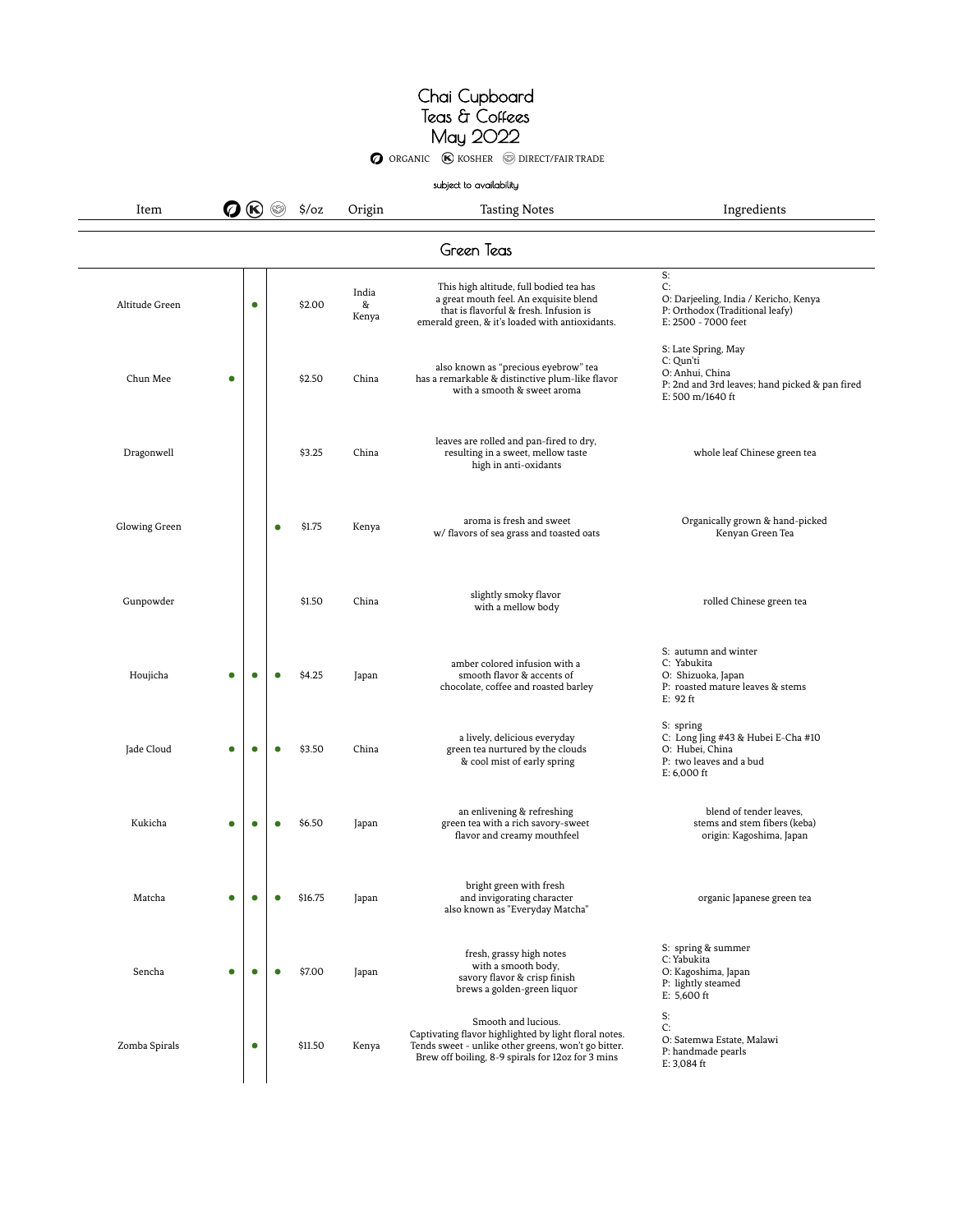O ORGANIC (K) KOSHER S DIRECT/FAIR TRADE

|                      |                  |           |   |                   |                  | subject to availability                                                                                                                                                                                                                                       |                                                                                                                                                                   |
|----------------------|------------------|-----------|---|-------------------|------------------|---------------------------------------------------------------------------------------------------------------------------------------------------------------------------------------------------------------------------------------------------------------|-------------------------------------------------------------------------------------------------------------------------------------------------------------------|
| Item                 | $\boldsymbol{Q}$ | (K)       |   | $\frac{2}{3}$ /oz | Origin           | <b>Tasting Notes</b>                                                                                                                                                                                                                                          | Ingredients                                                                                                                                                       |
|                      |                  |           |   |                   |                  | Blended & Flavored                                                                                                                                                                                                                                            |                                                                                                                                                                   |
| Apple Maple Muffin   |                  |           |   | \$2.00            |                  | A unique green tea like no other;<br>apple, sweet maple, dashes of cinnamon &<br>caramel transform this tea into a baker's delight!<br>Sit back, sip & savour this apple dessert with<br>all the benefits of green tea!                                       | green tea · apple bits · oat flakes<br>natural flavoring · cinnamon bits<br>caramel bits · natural maple syrup flavoring<br>rose petals<br>Contains Gluten & Milk |
| <b>Blueberry Pie</b> |                  | $\bullet$ |   | \$2.00            |                  | Sweet and tangy.<br>Wild blueberry notes accentuated<br>with full body green gunpowder.                                                                                                                                                                       | Green tea · Apple pieces · Blueberries<br>Calendula, Cornflower & Sunflower petals<br>Natural flavors                                                             |
| Cranberry Nut        |                  |           |   | \$4.00            |                  | wonderful, fresh flavor<br>brews with a beautiful pink tint<br>Very unique!                                                                                                                                                                                   | Chinese green tea · raspberry flakes<br>rosehips · stevia<br>cranberry creme & hazelnut creme flavoring                                                           |
| Genmaicha No.1       |                  |           |   | \$2.00            |                  | toasty aroma & nutty flavor                                                                                                                                                                                                                                   | green tea<br>toasted rice<br>popcorn                                                                                                                              |
| Jasmine              |                  |           |   | \$3.50            |                  | Has a wonderful aroma<br>of Jasmine flowers and floral flavor                                                                                                                                                                                                 | green tea scented with Jasmine flowers                                                                                                                            |
| Jasmine Pearls       |                  |           |   | \$10.25           | Fujian,<br>China | Fragrant, sweet, floral, nutty;<br>soothing to drink and magical to watch<br>the pearls slowly unfurl into beautiful leaf & bud sets.                                                                                                                         | S: Summer 2021<br>C: Camellia Sinensis<br>O: Fujian, China<br>P: bud & leaf<br>E: 7,080 ft & 22,110 ft                                                            |
| Moonlight Jasmine    |                  | $\bullet$ |   | \$9.25            | Yunnan,<br>China | Made from pure spring harvest tea buds (same<br>buds used for Jasmine Pearl). Instead of rolled,<br>they are left in a natural, slightly twisted shape.<br>This results in a tea with an unimaginably rich<br>sweetness; naturally complementing the Jasmine. | Organic green tea with Jasmine                                                                                                                                    |
| Matcha Yerba Mate    |                  | ۰         |   | \$7.00            |                  | a lively blend of energizing<br>maté and pure, revitalizing matcha                                                                                                                                                                                            | green tea · green yerba maté<br>lemon verbena                                                                                                                     |
| Moroccan Mint        |                  |           |   | \$1.25            |                  | sweet mint with a hint of smoke.<br>enjoy hot or cold<br>don't brew cold; flavors won't develop well.<br>brew hot, then let cool.                                                                                                                             | {house blend}<br>Gunpowder tea<br>peppermint<br>spearmint                                                                                                         |
| Orange Blossom       | O                | $\bullet$ | ٠ | \$3.25            |                  | A refreshing, fruity and floral blend of<br>green tea with tropical herbs and citrus                                                                                                                                                                          | green tea with jasmine · lemongrass<br>lemon myrtle · essential orange oil<br>natural rose extract<br>essential lime and tangerine oils                           |
| Strawberries & Cream |                  |           |   | \$4.50            |                  | Smooth, sweet & so creamy!<br>Vibrant Sencha combined with luscious<br>flavors of strawberries & cream.<br>Is delicious hot or iced.                                                                                                                          | Sencha green tea<br>natural & artificial flavoring<br>freeze dried strawberries                                                                                   |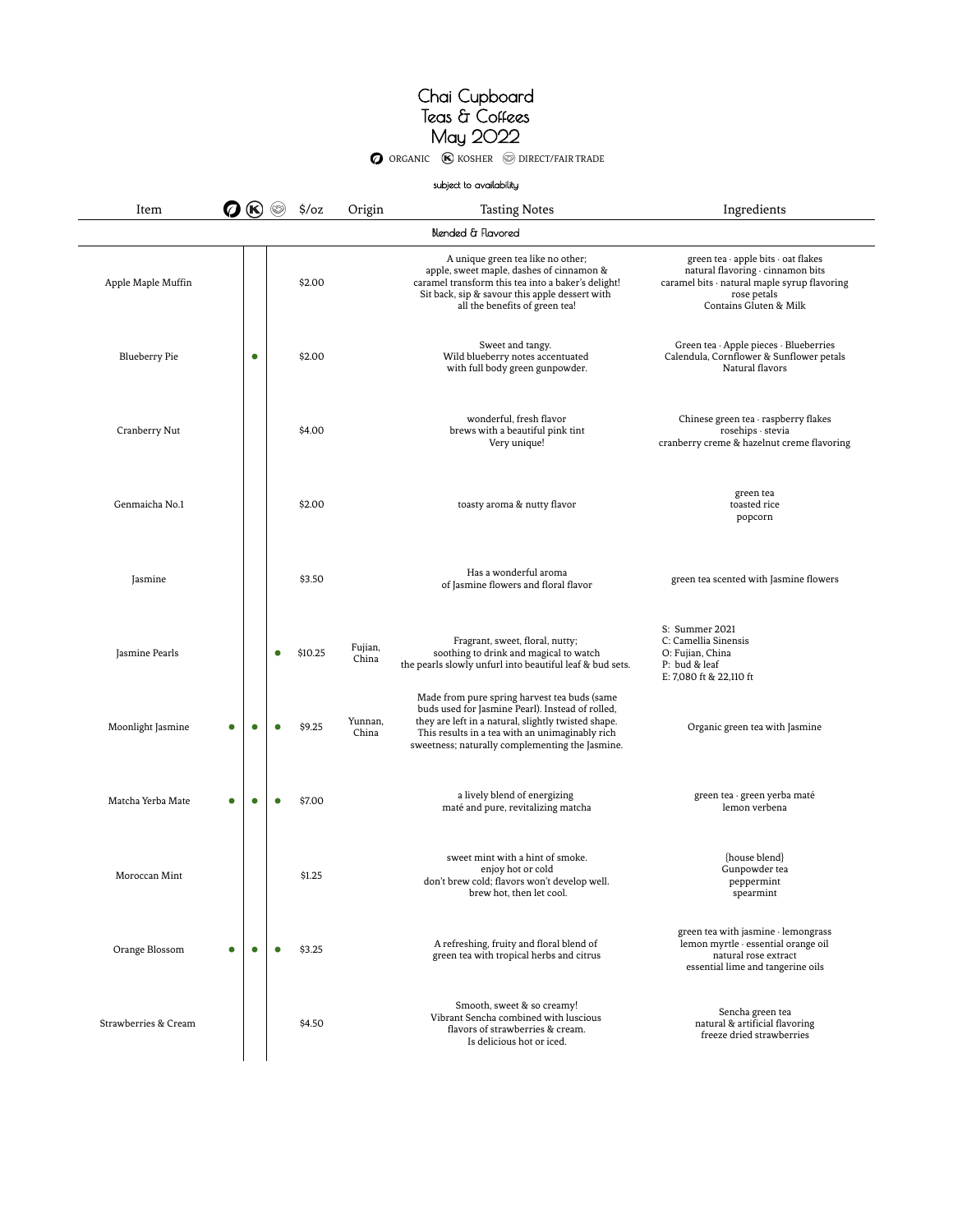### Chai Cupboard Teas & Coffees May 2022 O ORGANIC **(K)** KOSHER **O DIRECT/FAIR TRADE**

|                                    |           |           |                   |        | subject to availability                                                                                                         |                                                                                                                                   |  |
|------------------------------------|-----------|-----------|-------------------|--------|---------------------------------------------------------------------------------------------------------------------------------|-----------------------------------------------------------------------------------------------------------------------------------|--|
| Item                               |           |           | $\frac{1}{2}$ /oz | Origin | <b>Tasting Notes</b>                                                                                                            | Ingredients                                                                                                                       |  |
| Purple Tea                         |           |           |                   |        |                                                                                                                                 |                                                                                                                                   |  |
| Purple Leaf Tea                    |           | $\bullet$ | \$2.25            |        | unique & elegant.<br>ripe plum & spring greens                                                                                  | Organically grown & hand-picked<br>Kenyan Purple Tea                                                                              |  |
| Yellow Tea                         |           |           |                   |        |                                                                                                                                 |                                                                                                                                   |  |
| Huo Shan Yellow Sprouting          |           |           | \$8.75            | China  | makes a rich,<br>full & smooth tasting<br>floral infusion                                                                       | rare yellow tea                                                                                                                   |  |
|                                    |           |           |                   |        | White Teas                                                                                                                      |                                                                                                                                   |  |
| Mutan                              |           |           | \$3.25            |        | light and sweet<br>w/ vegetal flavors                                                                                           | white tea                                                                                                                         |  |
| <b>Silver Needles</b><br>$\bullet$ | $\bullet$ |           | \$13.75           |        | reserve white tea with a sublime,<br>sweet flavor and rich, savory finish                                                       | S: early spring<br>C: Jinggu Da Bai/Changye Bai Hao/<br>Da Huang Ya<br>O: Yunnan, China<br>P: plucked tea buds<br>$E: ~ 7,200$ ft |  |
| White Peony<br>$\bullet$           | $\bullet$ | $\bullet$ | \$4.00            |        | sophisticated mouthfeel with<br>mellow-sweet notes of fresh hay<br>& accents of honey & nectar<br>in a brilliant amber infusion | S: early spring<br>C: Fuding Da Bai & Fuding Da Hao<br>O: Fujian, China<br>P: 1-2 leaves & a bud; air dried<br>$E: ~ 676$ ft      |  |
|                                    |           |           |                   |        | Blended & Flavored                                                                                                              |                                                                                                                                   |  |
| Citrus Blossom White               |           |           | \$4.50            |        | a unique twist on a<br>classic white tea selection:<br>delicate, citrusy & slightly floral                                      | Mudan white tea<br>cornflowers · rose petals<br>marigold petals · orange pieces<br>essence of natural oranges                     |  |
| Peach Blossom                      | О         |           | \$4.00            |        | White tea infused with juicy peach,<br>tangerine & aromatic blossoms                                                            | white tea · quince · natural peach flavor<br>essential orange & tangerine oils                                                    |  |
| Strawberry White                   |           |           | \$9.00            |        | makes a smooth, light cup<br>with sweet strawberry flavor                                                                       | Chinese white tea<br>dried strawberry pieces<br>strawberry flavoring                                                              |  |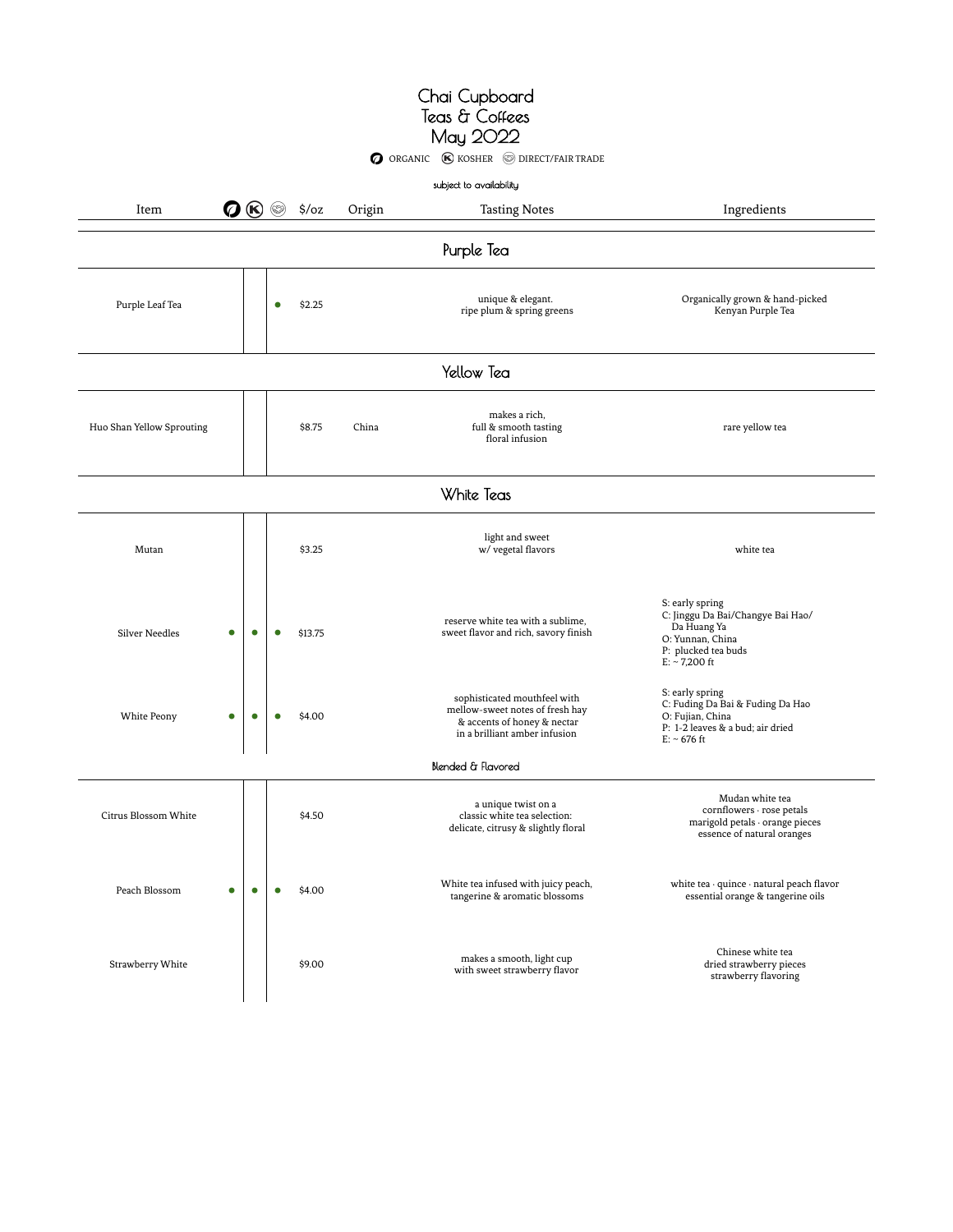**O** ORGANIC **(K)** KOSHER **O** DIRECT/FAIR TRADE

subject to availability

Item  $\bigcirc \bigcirc \bigcirc$   $\circ$  \$/oz Origin Tasting Notes Ingredients

| Herbal Tisanes           |   |                     |  |                                                                                                                                                                                                            |                                                                                                                                                                                                                                   |  |  |  |
|--------------------------|---|---------------------|--|------------------------------------------------------------------------------------------------------------------------------------------------------------------------------------------------------------|-----------------------------------------------------------------------------------------------------------------------------------------------------------------------------------------------------------------------------------|--|--|--|
| Banana Zing              |   | \$2.75              |  | has a yummy & gratifying banana flavor<br>makes a delicious iced tea!                                                                                                                                      | organic Green Rooibos<br>pineapple gems<br>banana flavoring                                                                                                                                                                       |  |  |  |
| Blackberry Bush          |   | \$1.50              |  | Sweet and woody,<br>with a hint of blackberry<br>Smooth mouthfeel<br>Perfect for your afternoon cup                                                                                                        | rooibos · wild cherry bark<br>blackberry leaf · extract                                                                                                                                                                           |  |  |  |
| <b>Blueberry Rooibos</b> | 0 | \$3.25              |  | robust flavor, both fruity & tart<br>complex aroma with wild<br>floral notes and cranberry-like tartness                                                                                                   | rooibos · elderberries · hibiscus flowers<br>currants · blueberries · schisandra berries<br>natural blueberry & strawberry flavor                                                                                                 |  |  |  |
| Cinnamon Orange Rooibos  |   | \$2.00              |  | Enjoy MarketSpice's signature cinnamon-orange<br>flavor now in a caffeine-free herbal!<br>We recommend storing in an air-tight<br>glass jar in the refrigerator<br>to keep the flavorings fresh and moist. | Pure African Redbush tea · cinnamon (artificial)<br>orange flavoring (natural) · spices<br>Contains no sugar                                                                                                                      |  |  |  |
| Mountain Lake            |   | \$6.00              |  | an unique Ayurvedic blend of herbs and spices<br>designed to calm your weary body                                                                                                                          | cardamom · saffron · licorice root<br>fennel · ginger root · cinnamon<br>rosebuds · lemongrass · rose scent                                                                                                                       |  |  |  |
| Chamomile Spice          |   | \$1.50              |  | Calming chamomile with<br>warming autumn flavors.<br>Great way to wind<br>down from your day!                                                                                                              | Chamomile · Cinnamon<br>Cloves · Extract                                                                                                                                                                                          |  |  |  |
| Coffee & Cream Rooibos   |   | \$2.00              |  | grreat coffee substitute for those of<br>you who no longer<br>drink coffee or caffeine!                                                                                                                    | Rooibos · Chicory<br>Coffee Cream, Hazelnut<br>& Vanilla Flavorings                                                                                                                                                               |  |  |  |
| Creamy Rooibos Earl Grey |   | \$2.25<br>$\bullet$ |  | Hints of oaky rooibos peek through deep bergamot<br>topped with notes of whipped cream.                                                                                                                    | Rooibos<br>Cornflower petals<br>Natural flavors<br>(Organic Compliant)                                                                                                                                                            |  |  |  |
| Evening In Missoula      |   | \$1.75              |  | has the right blend of sass for an<br>afternoon cup but also the right amount<br>of mellow to put in a great mood before bed                                                                               | chamomile · rosehips · lemon grass<br>papaya leaf · peppermint · spearmint<br>blackberry leaf · raspberry leaf · red clover<br>alfalfa · star anise · wild cherry bark<br>lemon peel · wintergreen · vanilla<br>lavender · stevia |  |  |  |
| Fecundi-Tea<br>۰         |   | \$2.25              |  | refreshingly cool,<br>herbaceous, & minty aroma<br>with a flavor reminiscent of<br>cool, fresh greens                                                                                                      | organic spearmint · organic lemon balm<br>organic nettle leaf · organic dandelion leaf<br>organic raspberry leaf · organic oatstraw<br>organic alfalfa · organic ginger<br>organic lemon peel                                     |  |  |  |
| Gingerbread RedBush      |   | \$2.00              |  | aroma of spiced cookies<br>warming, spiced, woody<br>and slightly sweet flavor                                                                                                                             | rooibos · cinnamon chips<br>granulated ginger<br>gingerbread and vanilla flavoring                                                                                                                                                |  |  |  |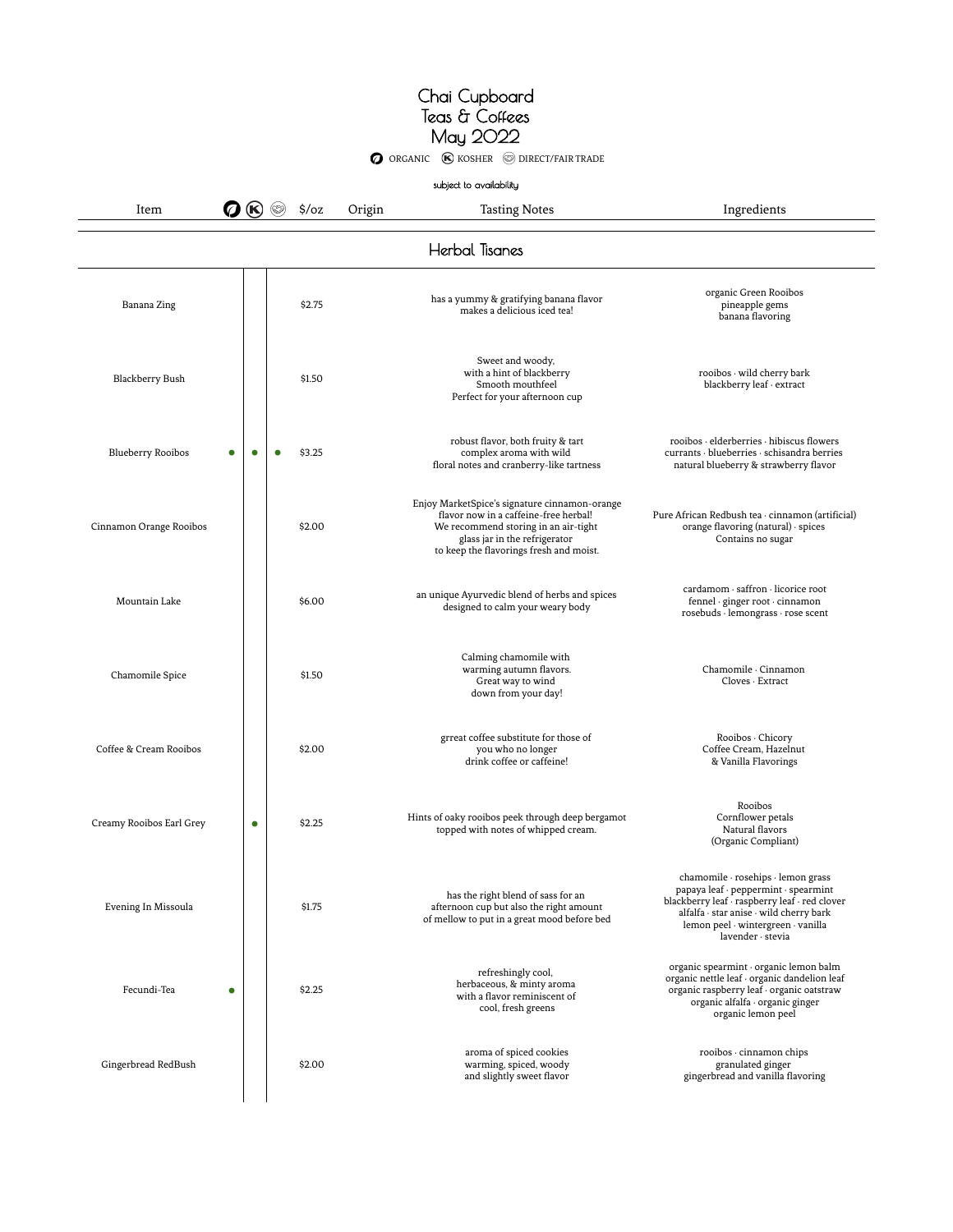O ORGANIC (K) KOSHER S DIRECT/FAIR TRADE

 $\overline{\phantom{0}}$ 

|                        |           |           |                        |              | subject to availability                                                                                                                                                                                               |                                                                                                                                         |
|------------------------|-----------|-----------|------------------------|--------------|-----------------------------------------------------------------------------------------------------------------------------------------------------------------------------------------------------------------------|-----------------------------------------------------------------------------------------------------------------------------------------|
| Item                   | の⑥        |           | $\frac{2}{3}$ /oz<br>❤ | Origin       | <b>Tasting Notes</b>                                                                                                                                                                                                  | Ingredients                                                                                                                             |
| Glowgetter             | $\bullet$ |           | \$3.75                 |              | Replenish your radiance levels with a<br>powerful blend of alfalfa, rose, vanilla & linden.<br>Tastes like a floral bouquet<br>& will have you feeling fresh as a daisy.<br>Feel your best with this beautifying tea. | Apple · lemongrass · linden<br>hibiscus · rosehip · chicory root<br>natrual flavor · rose petals · alfalfa<br>lavender · vanilla pieces |
| Green Rooibos          |           |           | \$1.75                 | South Africa | light & nutty flavor                                                                                                                                                                                                  | non-oxidized Redbush                                                                                                                    |
| Guava Strawberry       |           |           | \$4.00                 |              | delicious treat for the senses:<br>healthy & caffeine-free alternative to<br>regular iced teas or fruit drinks                                                                                                        | guava · pear · strawberry pieces<br>rose petals · sunflower blossoms<br>lemongrass                                                      |
| Hip Hop Honey Licorice |           | $\bullet$ | \$1.75                 |              | A beguiling mouth melody for<br>licorice lovers melded w/ honey overtones.<br>Fruity finish with licorice highlights.                                                                                                 | Apple pieces · Hibiscus · Fennel<br>Currants (a.k.a. Corinthian raisins)<br>Cornflower petals · Natural flavors                         |
| Honey Flower           |           |           | \$2.25                 |              | a wonderful evening or nighttime tea,<br>pleasantly floral and slightly sweet                                                                                                                                         | South African Honeybush<br>Stevia · Chamomile<br>Lavender                                                                               |
| Honeybush              |           |           | \$1.75                 | South Africa | smooth & fruity body<br>sweet aroma of honey & berries<br>with a flavor of roses and fruit                                                                                                                            | Honeybush                                                                                                                               |
| Knock-Out              |           |           | \$2.25                 |              | popular sleep aid, the herbs in this<br>tea will help send you into dreamland                                                                                                                                         | Rosehips · Chamomile · Raspberry leaf<br>Catnip · Hops · Stevia                                                                         |
| Mint Ginseng           |           |           | \$1.50                 |              | brews a fresh,<br>minty & light cup                                                                                                                                                                                   | Peppermint · Spearmint<br>Catnip Ginseng<br>Gotu Kola · Extract                                                                         |
| Mocha Double Chocolate |           |           | \$1.50                 |              | creamy & earthy<br>w/ chocolate flavor<br>makes a good dessert tea                                                                                                                                                    | carob · barley · blackberry leaf<br>chicory · licorice root · extract                                                                   |
| Mocha Double Vanilla   |           |           | \$1.25                 |              | Creamy, earthy with<br>vanilla undertones.<br>Makes a good dessert tea.                                                                                                                                               | carob · barley · blackberry leaf<br>chicory · licorice root · extract                                                                   |
| Mocha Gingersnap       |           |           | \$1.25                 |              | sweet aroma & tastes a bit<br>like a sweet cookie.<br>full-bodied drink<br>stands up well to milk & sugar                                                                                                             | carob · barley · blackberry leaf<br>chicory · licorice root · cinnamon<br>ginger · cloves · extracts                                    |
| Mocha Hazelnut         |           |           | \$1.25                 |              | rich & nutty<br>great coffee alternative!<br>is excellent with milk                                                                                                                                                   | carob · barley · blackberry leaf<br>chicory · licorice root · extract                                                                   |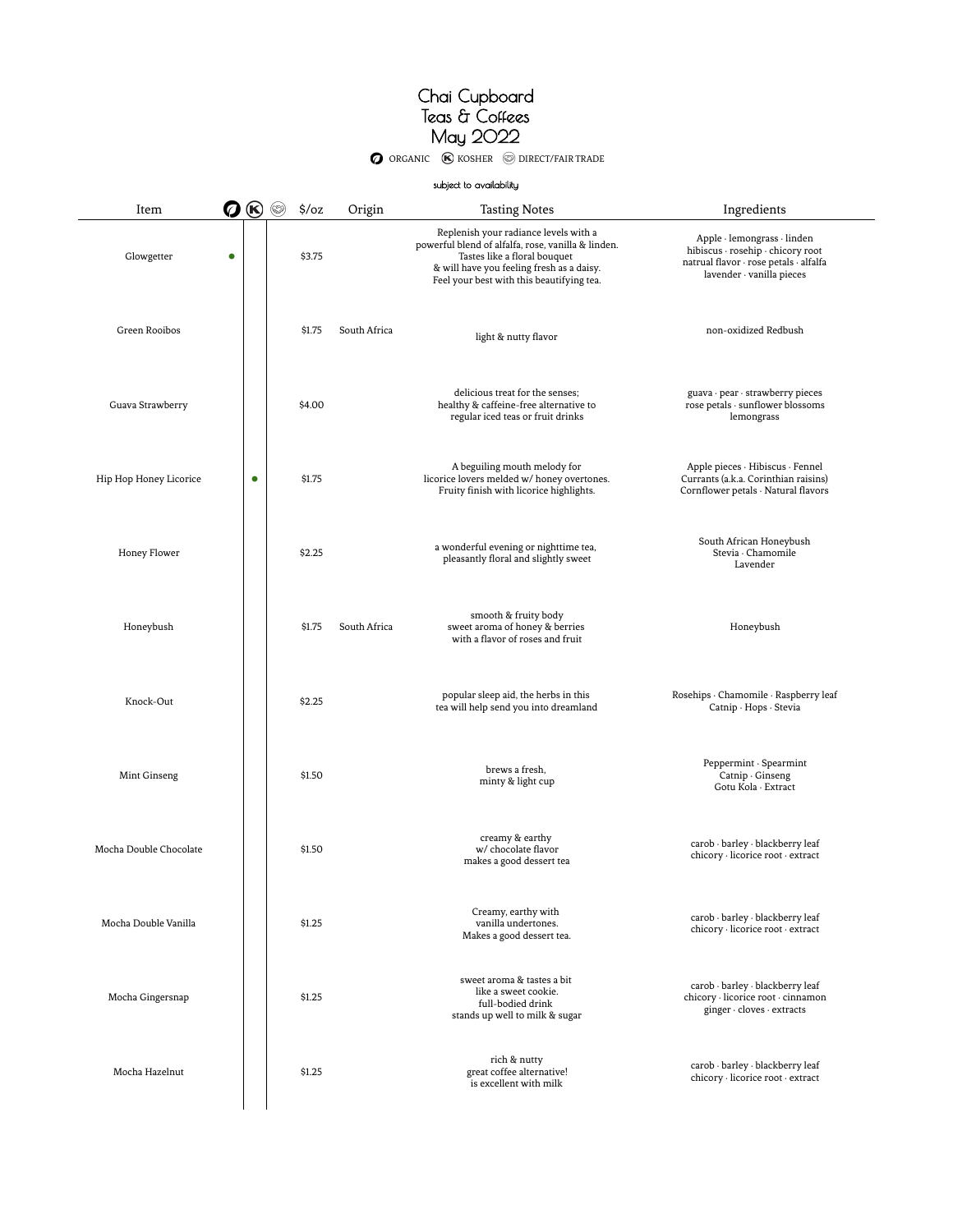O ORGANIC **(K)** KOSHER **O DIRECT/FAIR TRADE** 

#### subject to availability

| Item                       | Ø         | $\circledast$ | 63 | $\frac{1}{2}$ /oz | Origin       | <b>Tasting Notes</b>                                                                                                          | Ingredients                                                                                                                                 |
|----------------------------|-----------|---------------|----|-------------------|--------------|-------------------------------------------------------------------------------------------------------------------------------|---------------------------------------------------------------------------------------------------------------------------------------------|
| Mocha Mint                 |           |               |    | \$1.25            |              | chocolate, mocha aroma<br>tastes of chocolate and mint<br>stands up well to milk & sugar                                      | carob · barley · blackberry leaf<br>chicory · licorice root · peppermint<br>spearmint · extracts                                            |
| Mountain Cherry Spice      |           |               |    | \$1.25            |              | strong, spiced & sweet aromatics<br>full bodied, warm, & spiced;<br>with a sweet aftertaste.<br>very satisfying dessert tea   | rosehips · lemongrass · orange peel<br>cloves · papaya leaf · raspberry leaf<br>stevia leaf · hibiscus · extracts                           |
| Mushroom Hero              |           | ٠             |    | \$5.00            |              | a dark infusion with a coffee-like<br>appearance, taste and mouthfeel                                                         | chicory root · roasted dandelion root<br>reishi mushrooms · maitake mushrooms<br>cocoa nibs · astragalus root · licorice root               |
| Orchard Punch              |           | $\bullet$     |    | \$1.50            |              | predominant orange character<br>with the lovely sweetness of pineapple                                                        | $apple$ pieces $\cdot$ hibiscus petals<br>rosehips · orange pieces<br>natural flavors                                                       |
| Orange Grove Vanilla       |           | $\bullet$     |    | \$1.75            |              | Like a walk through an<br>orange grove in blossom time.<br>Creamy orange highlights<br>with a smooth cup.                     | Apple, Rosehip & Orange pieces<br>Hibiscus, Sunflower & Safflower petals<br>Natural flavors                                                 |
| Peach Ice Cream            |           | $\bullet$     |    | \$1.75            |              | deliciously smooth<br>light sweet peach notes are in abundance<br>w/ fresh hibiscus finish                                    | apple pieces · hibiscus petals · rosehips<br>peach pieces · chamomile petals<br>natural flavors                                             |
| Purple Mountains Majesty   |           |               |    | \$1.25            |              | naturally sweet<br>strong aroma of lavender & roses<br>perfect cup of relaxation for bedtime                                  | rosehips · hibiscus · lemongrass<br>orange peel · roses · wild cherry bark<br>peppermint · lavender<br>stevia leaf · extracts               |
| Rooibos/African RedBush    |           |               |    | \$1.75            | South Africa | sweet aroma<br>honey flavored with floral notes<br>50x the anti-oxidant<br>properties of green tea                            | African Redbush (Rooibos)                                                                                                                   |
| Strawberry Sunset          |           |               |    | \$1.25            |              | Light and smooth cup<br>full of strawberry flavor                                                                             | hibiscus · cinnamon · lemon grass<br>rosehips · blackberry leaf · cloves<br>raspberry leaf · licorice root · extracts                       |
| Strawberry Vanilla Rooibos |           |               |    | \$2.50            |              | Strawberry aromatics<br>woody & strawberry flavors<br>it's been compared to a<br>strawberry milkshake<br>- what a compliment! | rooibos · strawberry pieces<br>vanilla · strawberry flavoring                                                                               |
| Tulsi Delight              | $\bullet$ |               |    | \$2.00            |              | sweet herbal aroma with a slightly minty<br>top note & a warm taste with a delightfully<br>spicy floral note & hints of mint  | organic holy basil leaf · organic Dao Ren tea<br>organic peppermint · organic lemongrass<br>organic hibiscus flowers<br>organic ginger root |
| Watermelon Splash          |           |               |    | \$3.00            |              | is almost as refreshing as<br>a juicy slice of watermelon!<br>enjoy it hot or iced!                                           | Green Rooibos<br>freeze-dried apple<br>freeze-dried strawberry<br>natural watermelon flavoring<br>dried hibiscus                            |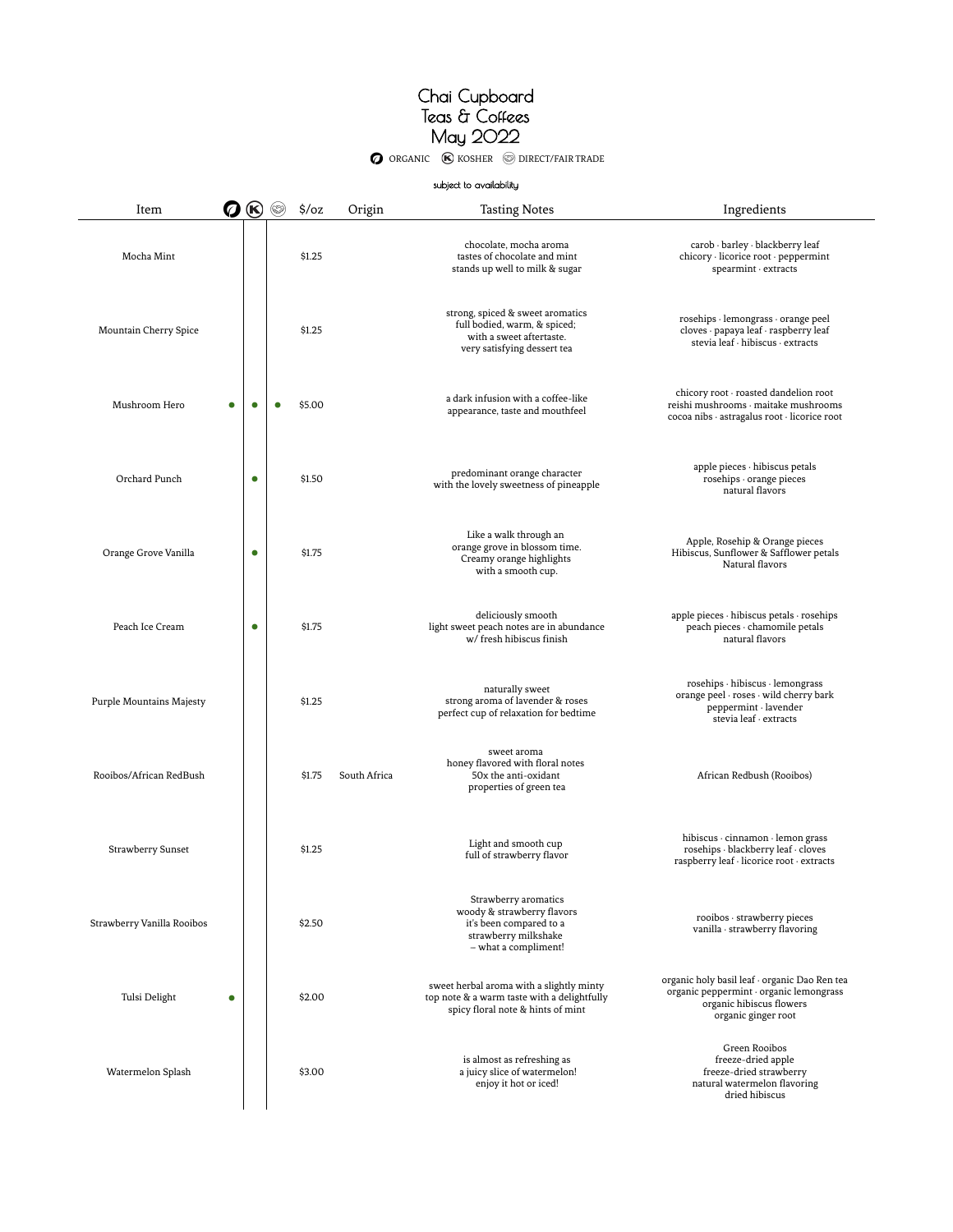O ORGANIC **(K)** KOSHER **O DIRECT/FAIR TRADE** 

|                            |                           |               | subject to availability                                                                                                                        |                                                                                                                                                                            |  |  |  |  |
|----------------------------|---------------------------|---------------|------------------------------------------------------------------------------------------------------------------------------------------------|----------------------------------------------------------------------------------------------------------------------------------------------------------------------------|--|--|--|--|
| Item<br>$\circledast$<br>Ø | $\frac{1}{2}$ /oz<br>(63) | Origin        | <b>Tasting Notes</b>                                                                                                                           | Ingredients                                                                                                                                                                |  |  |  |  |
| <b>Winter Spice</b>        | \$2.75                    |               | sweet minty aroma<br>strong, full bodied, well balanced flavors<br>of mint & chamomile w/ fruity aftertaste<br>Perfect for a cold winter night | peppermint leaf · spearmint leaf<br>chamomile · hibiscus · lemongrass<br>cardamom · ginger · anise · stevia                                                                |  |  |  |  |
| Caffeinated                |                           |               |                                                                                                                                                |                                                                                                                                                                            |  |  |  |  |
| Berry Buzz                 | \$3.50                    |               | fruity tea with a caffeine kick<br>curtesy of the Yerba maté base                                                                              | yerba maté · strawberry pieces<br>raspberry flakes · calendula flowers<br>wild cherry bark · rosehips<br>lemongrass · orange peel<br>passion fruit & pomegranate flavoring |  |  |  |  |
| Yerba Chocolate Hazelnut   | \$1.50                    |               | chocolate aroma<br>smooth & creamy mouthfeel<br>sweet notes of chocolate & hazelnut                                                            | yerba maté · extracts                                                                                                                                                      |  |  |  |  |
| Yerba Maté                 | \$2.50                    | <b>Brazil</b> | smells like eucalyptus<br>has a strong & earthy taste<br>that's a bit bitter                                                                   | yerba maté                                                                                                                                                                 |  |  |  |  |
| Yerba Mocha Chocolate      | \$1.50                    |               | light & sharp<br>with whispers of sweet chocolate<br>good afternoon "pick-me-up" tea                                                           | yerba maté · carob · barley<br>blackberry leaf · licorice root<br>chicory · extracts                                                                                       |  |  |  |  |
| Yerba Raspberry Spice      | \$1.50                    |               | fruity & sweet<br>with the spices of autumn<br>great dessert tea                                                                               | yerba maté · cinnamon<br>$c$ loves $\cdot$ extracts                                                                                                                        |  |  |  |  |